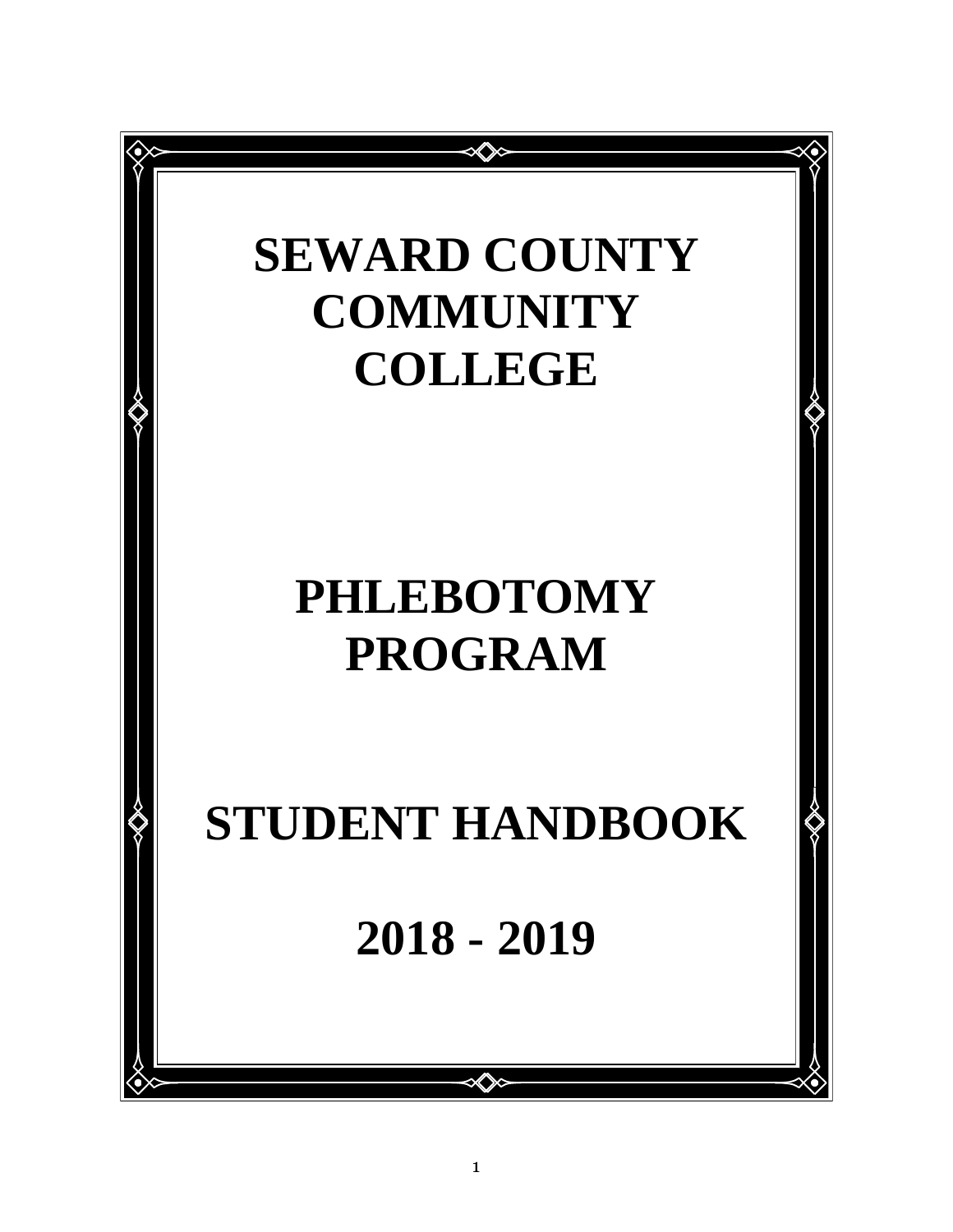#### **Nondiscrimination Statement**

Applicants for admission and employment, students, employees, sources of referral of applicants for admission and employment, and all unions or professional organizations holding collective bargaining or professional agreements with Seward County Community College are hereby notified that this institution does not discriminate on the basis of race, religion, color, national origin, gender, age, or disability in admission or access to, or treatment or employment in, its programs and activities. Any person having inquiries concerning Seward County Community College's compliance with the regulations implementing Title VI, Title IX or Section 504 is directed to contact Mr. Dennis Sander, PO Box 1137, 1801 North Kansas, Liberal, Kansas telephone: 620-417-1018, fax number: 620-417-1179, dennis.sander@sccc.edu. His office is located in the Hobble Academic Building.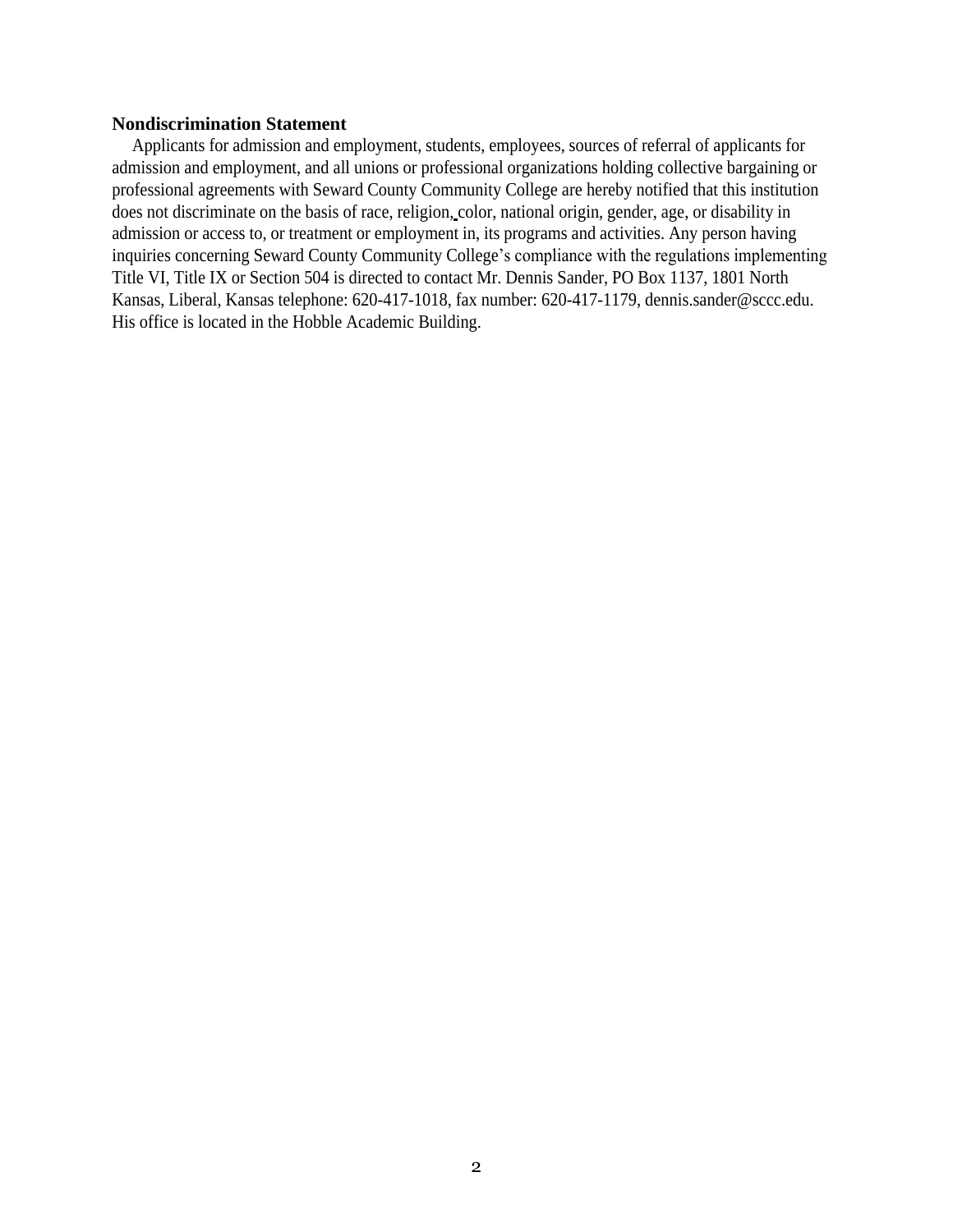# PHLEBOTOMY STUDENT HANDBOOK **TABLE OF CONTENTS**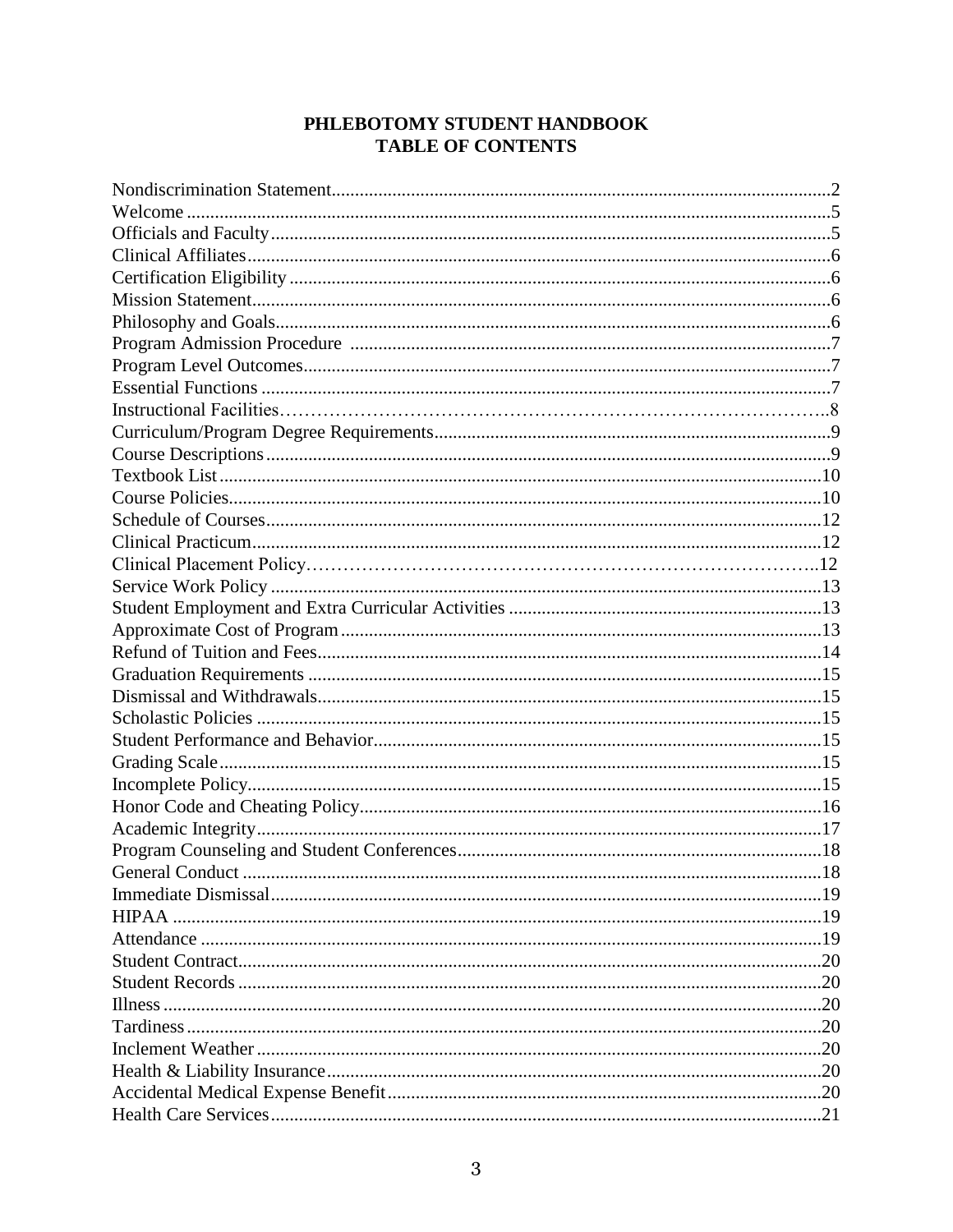| Acknowledgement of Protocol for Drug/Alcohol Free Environment/Program Policies 38 |
|-----------------------------------------------------------------------------------|
|                                                                                   |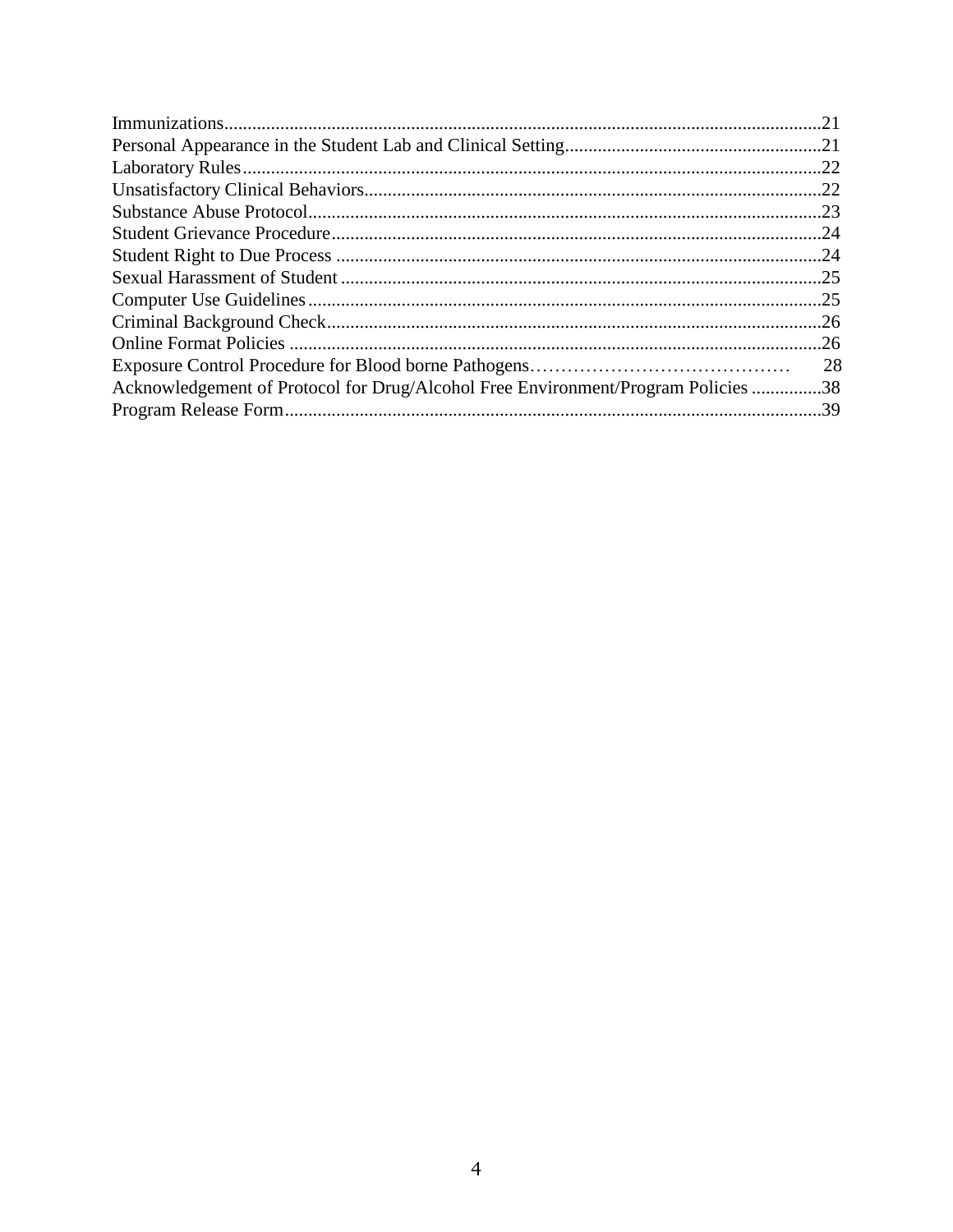#### **WELCOME**

The Seward County Community College Phlebotomy Program is pleased to welcome you to the college.

This program will provide you with a variety of learning experiences to prepare you to play a major role in the clinical laboratory, physician's office laboratory, or other blood and specimen collection facility.

I wish you success in the program. If I may be of assistance at any time, please feel free to contact me.

Sincerely,

Jamie Titus, BS, MLT(ASCP)<sup>CM</sup> Phlebotomy Program Clinical Coordinator / Instructor

#### **OFFICIALS AND FACULTY**

#### **Program Director**

Suzanne Campbell, PhD, MLS(ASCP)<sup>CM</sup> Doctorate of Philosophy – Educational Studies University of Nebraska Lincoln, NE

Masters of Science - Educational Administration Fort Hays State University Hays, KS

Bachelors of Science - Medical Technology Wichita State University Wichita, KS

#### **Clinical Coordinator/Faculty**

Jamie Titus, BS, MLT(ASCP)<sup>CM</sup> Bachelors of Science- Computer Information Systems Friends University Wichita, KS

Associate of Science– Medical Laboratory Technician Seward County Community College Liberal, KS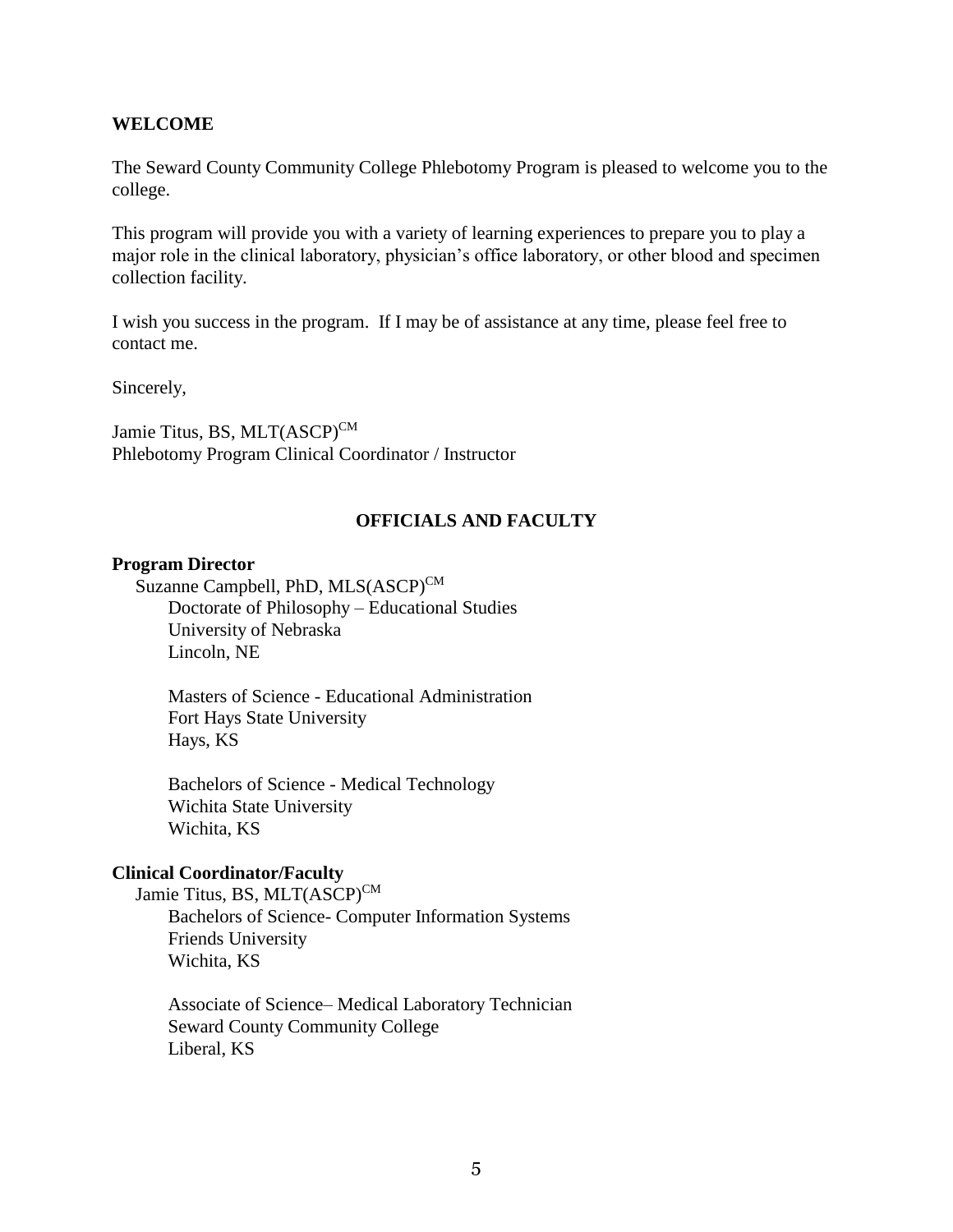## **CLINICAL AFFILIATES**

Bob Wilson Memorial Hospital Southwest Medical Center Ulysses, KS 67880 Liberal, KS 67905

Lakin, KS Guymon, Ok 739

Meade, KS Hugoton, Ks

Panhandle Counseling and Health Center Guymon, Ok

OBGYN Associates St. Catherine's Hospital 410 E. Walnut Associates St. Catherine's Hospital 410 E. Walnut A. Walnut A. Walnut A. Walnut A. Walnut A. Walnut A. Walnut A. Walnut A. Walnut A. Walnut A. Walnut A. Walnut A. Wal Liberal, KS 67901 Garden City, KS 67846

Kearny County Hospital Specialty Clinic of St. Anne

Meade District Hospital Stevens County Hospital

## **CERTIFICATION ELIGIBILITY**

Upon completion, students are eligible to sit for the PBT national credentialing exam sponsored by the American Society of Clinical Pathologists, Board of Certification, P.O. Box 12277, Chicago, IL 60612, 312-738-1336. [www.ascp.org.](http://www.ascp.org/) **\*A valid social security number is required to sit for the certification exam.** Granting of the phlebotomy certificate is not contingent upon passing this exam.

#### **MISSION STATEMENT**

The Seward County Community College Phlebotomy program provides a curriculum that produces competent, career entry level phlebotomy technicians.

#### **PHILOSOPHY**

The phlebotomy program faculty upholds the ideals and beliefs of the college as stated in the catalog. In addition, the program will strive to meet the needs of individual phlebotomy students and enhance the quality of clinical facilities in our geographical area.

#### **PHLEBOTOMY PROGRAM GOALS:**

Curriculum:

To provide a curriculum that will produce a phlebotomy technician that is competent in handling various types of specimen collection, and adept in handling interpersonal relationships with patients, peers, and other healthcare professionals.

To provide a curriculum that will afford an opportunity to develop expertise in areas that are unique to specimen collection in the small clinical laboratory, and at the same time allow the student a smooth transition into a large laboratory.

To provide a curriculum that will stress critical thinking processes and thus prepare a student for changing procedures as they pertain to phlebotomy and specimen collection.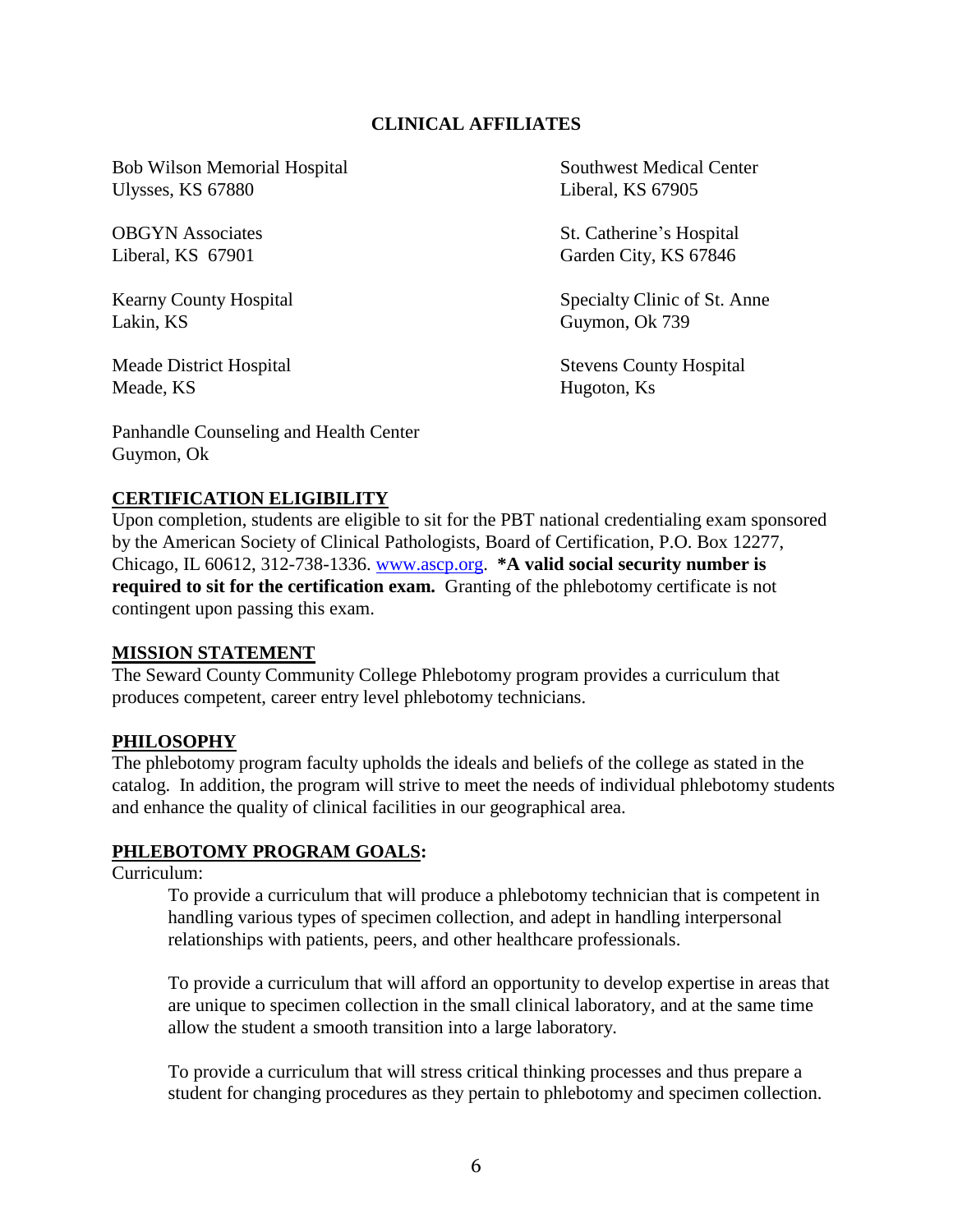To provide a sound general education that will provide a stepping stone for advancement in phlebotomy, Medical Laboratory Sciences, or other fields of healthcare.

Evaluation:

To provide an efficient monitoring and feedback system for students so he/she may realistically evaluate his/her progress and potential.

To constantly monitor the needs of the student and clinical sites and incorporate any changes that will provide a valid education.

To constantly monitor mechanisms to assess program effectiveness at the classroom, program and institutional level.

## **PROGRAM ADMISSION PROCEDURE**

Prospective students are strongly encouraged to contact the program coordinator for admission information. \*The phlebotomy program is not available to students residing in the state of California.

## **PHLEBOTOMY STUDENTS**

Phlebotomy students need to complete the Application for Admission to the college. To successfully complete the phlebotomy certificate, the student must take and pass the following courses with a grade of 70% or better: MT1304 (Phlebotomy and Phlebotomy Lab), MT1203 (Introduction to Medical Technology and Introduction to Medical Technology Lab), HI1023 (Medical Terminology), MT1312 (Phlebotomy Clinical Practicum) for a total of 12 credit hours.

### **PROGRAM LEVEL OUTCOMES**

The phlebotomy completer will be able to demonstrate professional, ethical, and moral attitudes and principles that are essential for gaining and maintaining the trust of professional associates, the support of the community, and the confidence of the patient and family.

Assessment technique: Attitude Assessment Tool – minimum score of 70% Phlebotomy Clinical Competencies – Minimum Level 5

The phlebotomy program provides a quality educational clinical experience by maintaining effective communication with the designated clinical affiliates. The phlebotomy program ensures that the clinical affiliates identify qualified clinical instructors and provide current phlebotomy training.

 Assessment technique: Documentation of communication with clinical affiliates Clinical site visit report

## **ESSENTIAL FUNCTIONS FOR THE PHLEBOTOMY TECHNICIAN**

The following is a list of physical capabilities and behavioral skills that have been identified as being necessary for success in the field of laboratory medicine.

## **Visual Observation:**

Visual observation must be sufficient and adequate to allow the student to: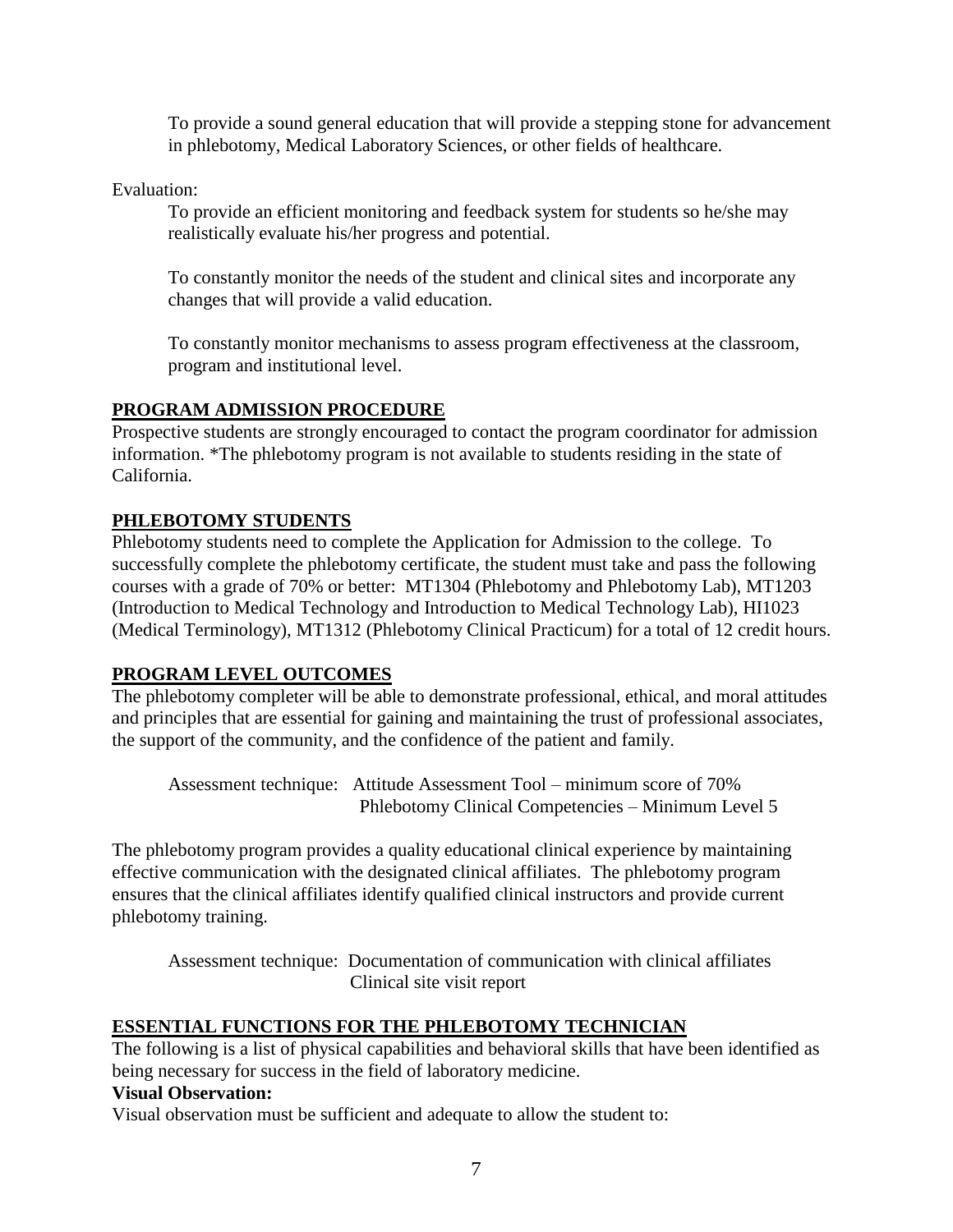1. Observe patient's condition during phlebotomy procedures.

## **Motor Function:**

Motor functions must be sufficient for the student to be able to:

1. Perform venipuncture at patient's bedside or at other designated locations.

### **Communication Skills:**

- 1. Possess verbal and written skills adequate for transmitting information to coworkers and patients.
- 2. Demonstrate proficiency of the English language both orally and in writing. NOTE: Per institutional policy, ELS students may be required to take the TOEFEL and submit scores to the phlebotomy Program Coordinator.

## **Behavior and Social Skills:**

The student's behavior and social skills must be acceptable to an academic and clinical setting.

## **Critical Thinking Skills:**

The student must possess critical thinking ability sufficient to an academic and clinical setting.

## **INSTRUCTIONAL FACILITIES**

# **EPWORTH ALLIED HEALTH EDUCATION CENTER**

Seward County Community College's phlebotomy program is located in the Epworth Allied Health Education Center at 6th and Washington. The mailing address is 520 N. Washington, Liberal, Kansas 67901. This building is a downtown extension of the main campus of Seward County Community College. The Epworth building houses classrooms, laboratories, a student lounge, computer laboratory, and faculty offices.

## **PHLEBOTOMY LABORATORY**

The student lab is equipped to allow students to practice on simulated arms as well as actual patients in an outpatient setting.

## **COMPUTER LABORATORY**

Two computer laboratories are located in the Epworth Allied Health Education Center. There are seven computers located in room E213 and 12 computers in room E117. Students use the computer laboratories to access the internet, complete online assignments, take online exams, and access email accounts.

## **STUDENT LOUNGE**

The student lounge is located on the second floor (room E206). This lounge is utilized by all students having class in the building. Vending machines are located in the lounge. Kitchen facilities are available in the student lounge as well. Noise should be kept to a minimum due to surrounding classrooms. Students are responsible for washing any cups, utensils, etc. Personal phone calls may be made from the telephone provided in the student lounge.

## **PARKING**

Two parking lots are available for student parking. One is located directly in front of the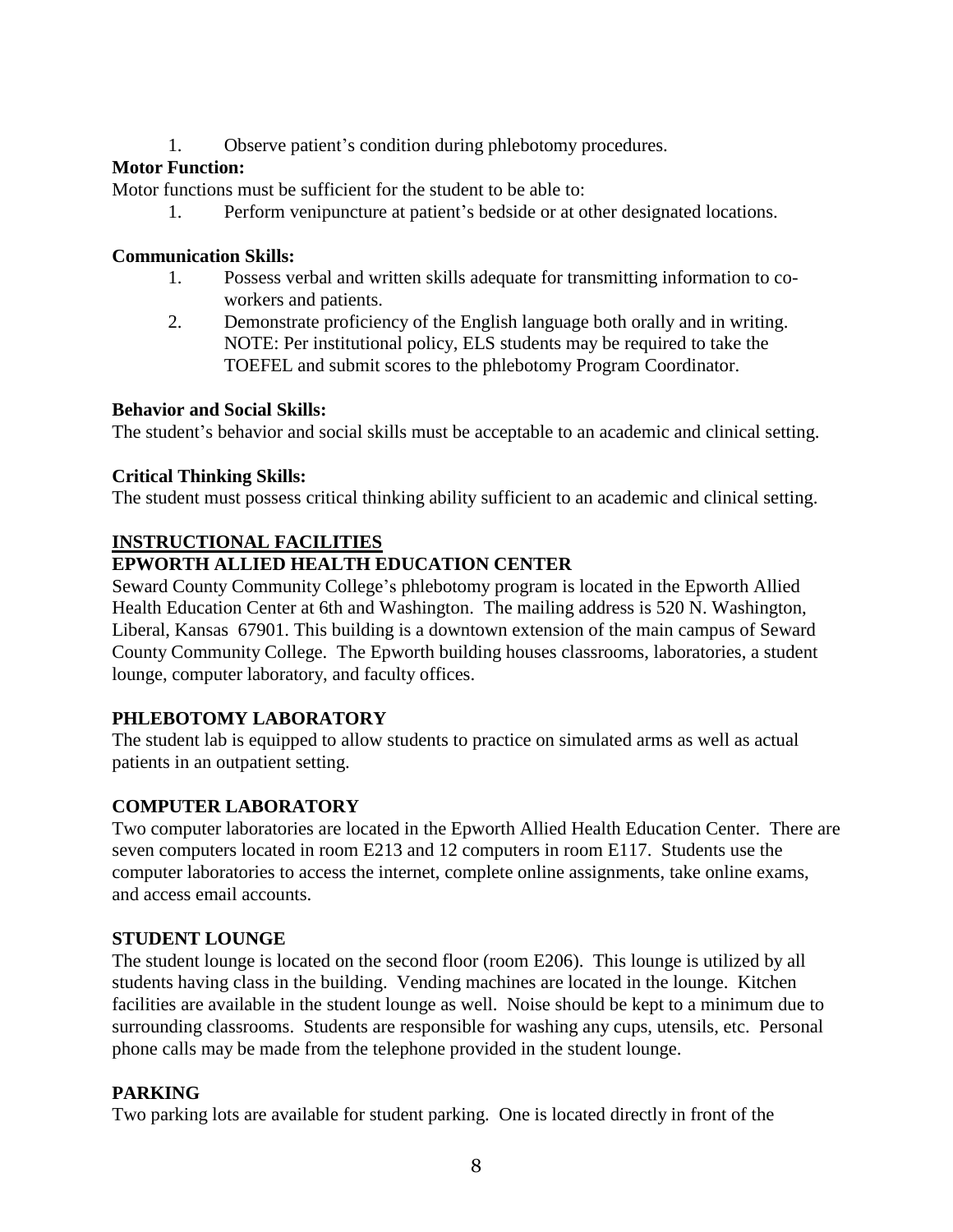Epworth building and the other is a lot diagonally east of the building. The parking lot directly south of the building is reserved for postal employees. Any other vehicles parked there will be towed away.

## **SMOKING**

SCCC is compliant with the Kansas State Regulation (KSA 21-4009); therefore, smoking is prohibited within the building. Please do not smoke directly in front of the building entrance doors.

## **CELL PHONES AND BEEPERS**

Cell phones should be turned off during class. Personal phone calls should be limited to emergencies. The telephones in the classrooms are for faculty use in case of an emergency.

## **CURRICULUM**

Total……………………………………………………………………. 12 Credit Hours

**\*** Identifies those individual courses that must be completed with a minimum letter grade of a "C" (2.00) (70%). Failure to achieve at least a "C" will cause the student to be ineligible to continue with or complete the program.

### **Re-entry Considerations**

A student will be considered for re-entry subject to individual evaluation.

## **COURSE DESCRIPTIONS**

**MT 1203 INTRODUCTION TO MEDICAL TECHNOLOGY**..........................3 Credit Hours A two credit hour lecture and one credit hour laboratory course designed to acquaint the student with the wide variety of procedures performed in a clinical laboratory. Laboratory skills involving measurement and instrumentation are introduced. Topics to be covered include safety, medical terminology, laboratory mathematics, specimen collection, microscope use, staining procedures, professional behavior, ethics, use of general lab equipment, introductory procedures in serology, urinalysis, chemistry, hematology, blood banking, and microbiology. The laboratory time will enhance the knowledge gained in the lecture by allowing the student to work in the simulation of the laboratory at the Epworth Allied Health Education Center or arranged time in an approved clinical affiliate site. For each unit of credit, a minimum of three hours per week with one of the hours for class and two hours for studying/preparation outside of class is expected.

**MT 1304 PHLEBOTOMY**......................................................................................4 Credit Hours

Three credit hour lecture and one credit hour laboratory sessions. A course designed to teach phlebotomy skills for specimen collection using a vacutainer system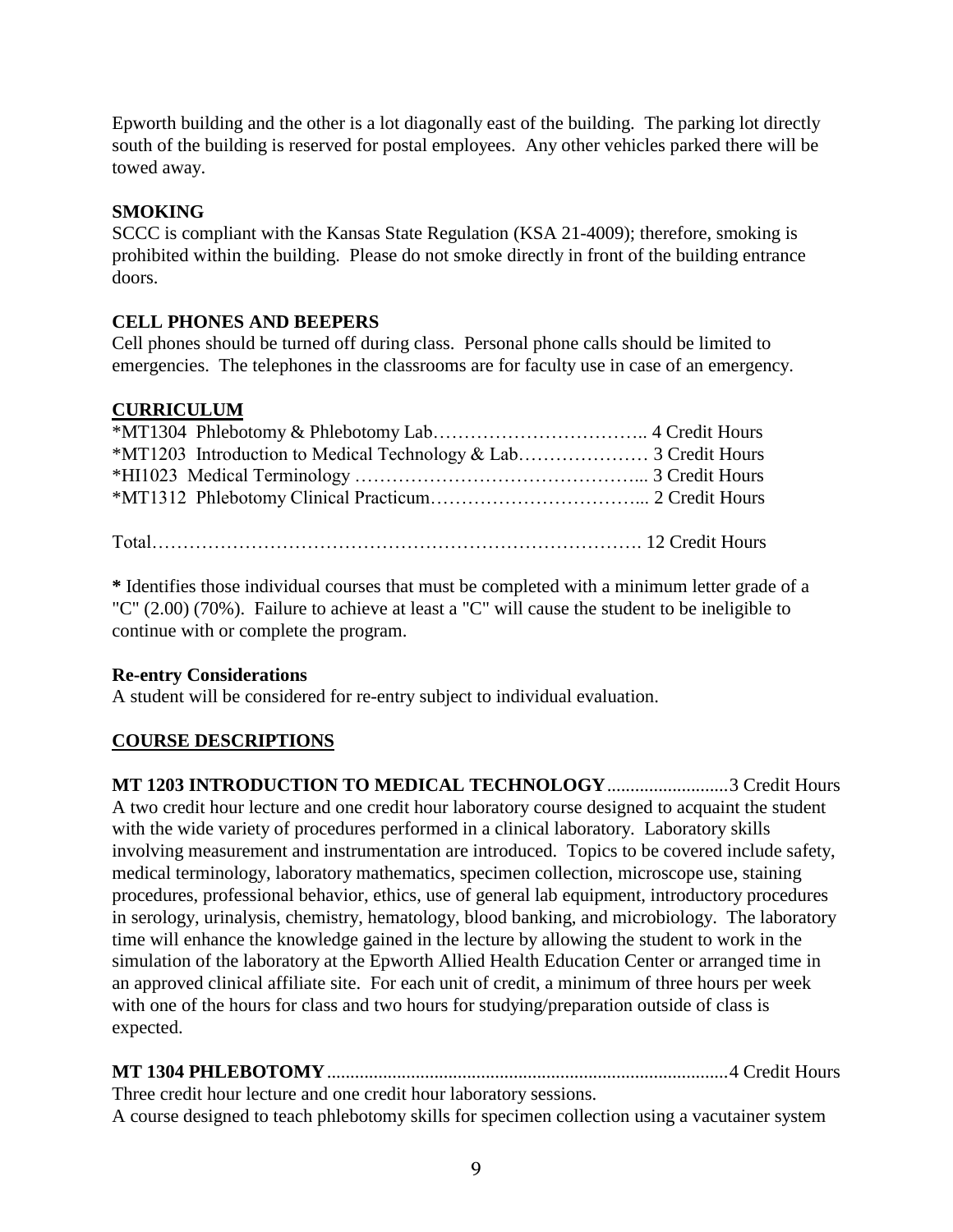as well as equipment for difficult draws. Participants will obtain phlebotomy skills to proficiently obtain blood specimens by venipuncture and dermal techniques. There course will consist of lecture and laboratory sessions. This course will also include preparation for a national certification exam. For each unit of credit, a minimum of three hours per week with one of the hours for class and two hours for studying/preparation outside of class is expected.

# **HI 1023 Medical**

**Terminology**…………………………………………………………………………….. 3 Credit **Hours** 

This course is a comprehensive introduction to the professional language of those who are directly or indirectly involved in the art and science of healing. Emphasis is placed on anatomy and physiology to allow the learner to build a broad knowledge and understanding of the medical terms found in the health sciences. The medical terms are broken down into component parts each time a new term is introduced to allow learners to acquire knowledge through word building skills rather than rote memorization. Anatomical, diagnostic, and surgical terms will be discussed. For each unit of credit, a minimum of three hours per week with one of the hours for class and two hours for studying/preparation outside of class is expected.

#### **MT 1312 Phlebotomy Clinical Practicum**\_\_\_\_\_\_\_\_\_\_\_\_\_\_\_\_\_\_\_\_\_\_\_\_\_\_\_\_\_\_\_2 Credit Hours

Two credit hour clinical rotation. Students will work one-on-one with clinical instructors to refine phlebotomy skills within a designated clinical affiliate facility. This rotation requires 120 hours of clinical practicum experience which includes 100 successful, documented, unaided venipuncture procedures and 5 successful, documented, unaided dermal punctures. This course will integrate knowledge gained in all phlebotomy courses with practical experience in a clinical setting.

# **PHLEBOTOMY TEXTBOOK LIST**

## **MT 1203 Introduction to Medical Technology**

Walters, N.J., Estridge, B.H., and Reynolds, A.P., Basic Medical Laboratory Techniques 6 th Ed. Delmar Publishers, Albany, NY**.** 2012 ISBN 978-1-1111-3836-3.

### **MT 1304 Phlebotomy**

McCall, R.E., Tankersley, C.M.; Phlebotomy Essentials,  $5<sup>th</sup>$  Ed, Lippincott Williams  $\&$ Wilkins, Baltimore, MD, 2012 ISBN 978-1-60547-637-7

## **HI 1023 Medical Terminology**

LaFleur; Exploring Medical Language,  $10^{th}$  Ed. ISBN 978-0-323-39645-5

## **PHLEBOTOMY COURSE POLICIES**

Students and faculty of Seward County Community College constitute a special community engaged in the process of education. The College assumes that its students and faculty will demonstrate a code of personal honor which is based upon courtesy, integrity, common sense, and respect for others both within and outside the classroom.

## **ATTENDANCE**

Responsibility for attending class for lecture (logging in and participation in online assignments, etc) and laboratory sessions rests with you. You are required to participate in class unless an illness or emergency situation prevents this. The faculty believe that absences interfere with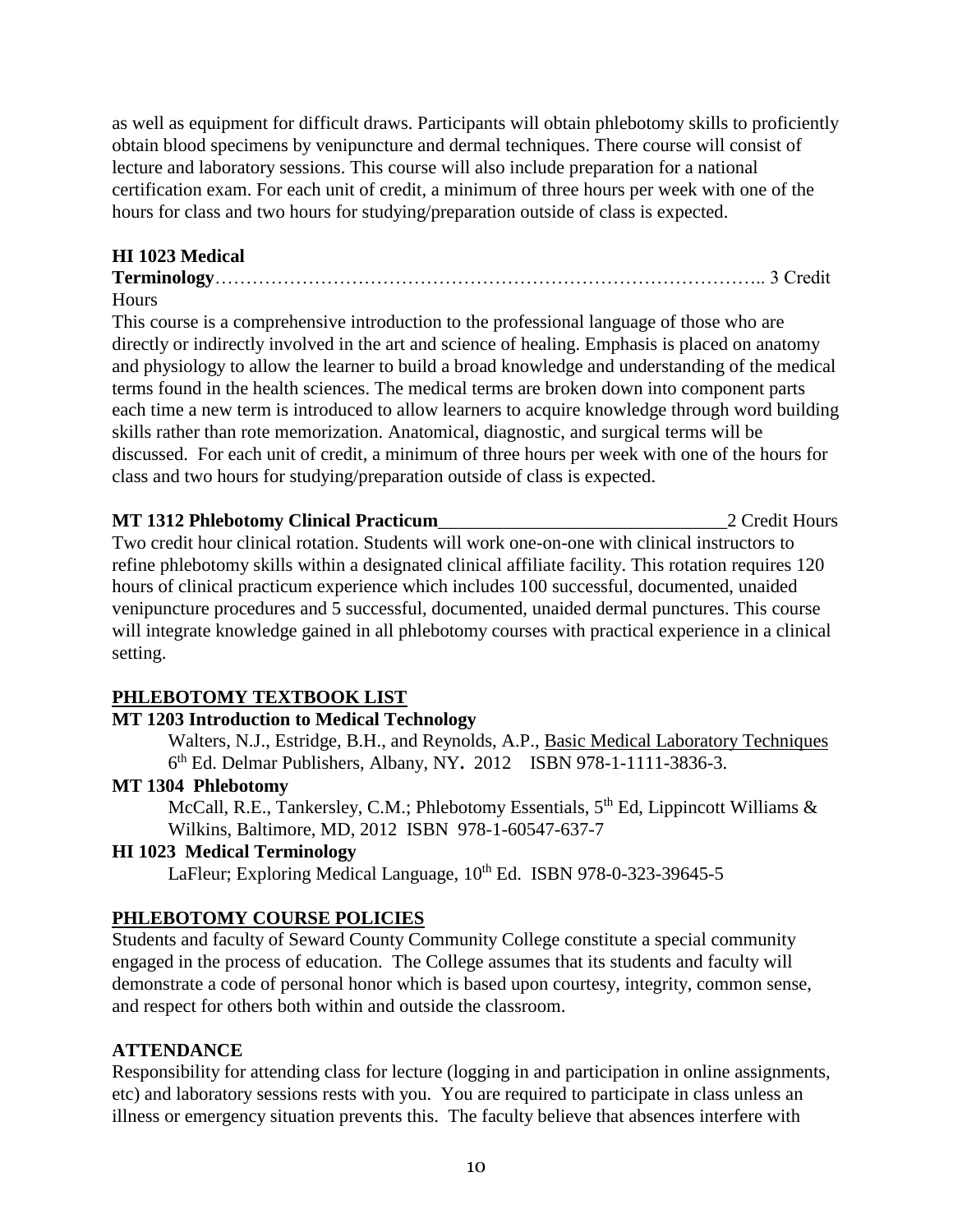one's ability to meet objectives. The attendance policy outlined elsewhere in this handbook will be adhered to. You must call the instructor with notice of your absence from laboratory sessions either on-campus or at the clinical affiliate site **before** your scheduled arrival time. A missed time sheet must be completed and submitted to the course instructor.

### **MISSED EXAMS/LATE ASSIGNMENTS**

All missed exams and graded assignments must be made up. Unannounced quizzes **cannot** be made up, but you are still responsible for knowing the material covered in the quizzes. If an exam is scheduled the day of your absence, you must notify the instructor **prior** to exam time or ten percent will be deducted from the exam score. Five percent per day will be deducted for each day of delay in taking makeup exams/quizzes and graded assignments. If course work is not completed within seven days of the due date, a grade of a zero will be assigned. Exams and quizzes must be made up the first day of class when you return to class. Laboratory sessions must be made up. An incomplete grade will be given until the lab sessions are made up. It is the student's responsibility to schedule this time with the instructor.

## **STUDENTS WITH LEARNING OR PHYSICAL DISABILITIES**

If you believe that you are entitled to special accommodations under the Americans with Disabilities Act, please contact the Vice President of Student Services at 620-417-1016 or 1-800- 373-9951 or visit the office located in the Hobble Academic Building.

## **EXAMS**

Please refer to the course schedule for exam dates. Comprehensive final exams will be given for each course. Quizzes may be given at any time. They will be both announced and unannounced. Quizzes are used to monitor your assimilation of material presented and the ability to continue on to new information. **A grade of at least 70% is required to successfully complete the lecture portions of the program and move on to Phlebotomy Practicum.**

### **READING/ADDITIONAL ASSIGNMENTS**

You will be expected to play an active role in the learning process. Class participation is expected and factors into your final grade for the course. You are expected to be aware of and use the course outline and unit objectives. Reading assignments are given on your course schedule. **You are required to read the material in your textbook related to the topic.** Lectures will augment this information. All information from assigned reading, handouts, self studies, threaded discussions, and case studies may appear on exams and quizzes. Reference material is available in the phlebotomy faculty offices, the library on main campus, and through online databases. The material in faculty offices is to be used during office hours and may not leave the office/lab/lecture area without permission. The material available in the library is available for check out.

You may be given additional assignments (online tutorials, study questions, self studies, article reviews). You will be notified when these assignments are due. It is your responsibility to turn them in on the assigned date and time to the instructor. Five percent will be deducted from the grade for every day the assignment is late. The assignment will not be accepted after seven days and a grade of a zero will be give.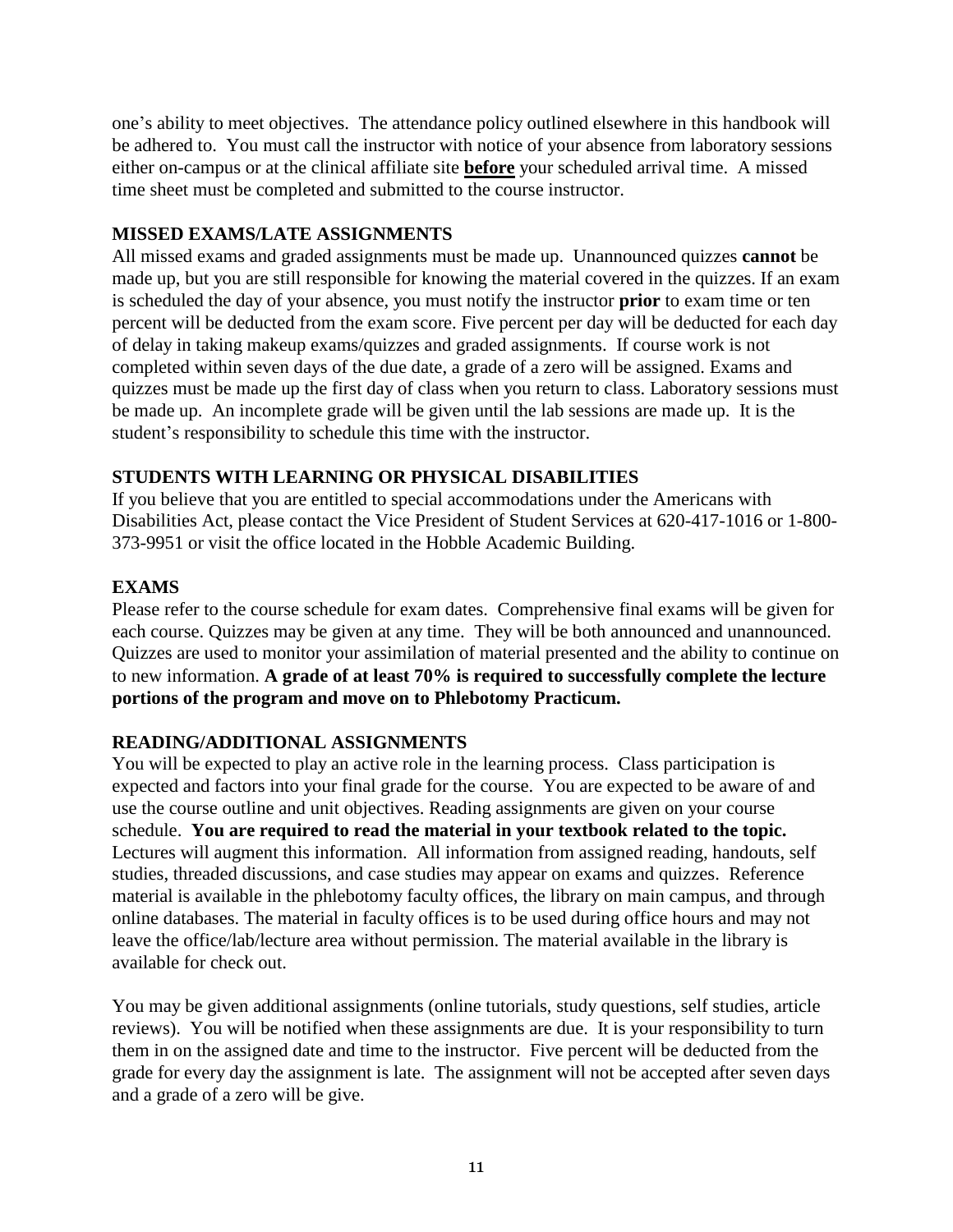#### **REFERENCE MATERIALS**

The phlebotomy program has online tutorials subscriptions available for students as reference material. Students will be provided with the URL and login/password information at the beginning of the semester.

#### **INSTRUCTOR OFFICE HOURS**

Instructor office hours are posted on the bulletin board by the office doors. The phlebotomy faculty have an open door policy so you are welcome any time they are in their offices. If posted office hours are not convenient, appointments may be made with the instructor. Virtual office hours will be designated by the respective faculty.

### **LABORATORY/PHLEBOTOMY SAFETY**

Safe laboratory practices as taught by your instructor, mandated by OSHA and established in the Program Safety Manual will be required of you at all times. Warnings will be given when appropriate, but continued unsafe practices will not be tolerated and may warrant dismissal from the program. Safety protocol and procedures while in the clinical affiliate laboratory must be followed at all times.

#### **SCHEDULE OF PHLEBOTOMY COURSES MT 1312 Phlebotomy Practicum**

After completing all of the required courses you will spend 120 hours in a hospital or clinic setting. During the 120 hours, you must complete 100 successful, acceptable, unaided venipunctures and 5 successful, acceptable, unaided dermal punctures (finger or heel). Glucometer or other POCT fingersticks DO NOT fulfill this requirement. It must be a bullet tube collection.

Students will be allowed to participate in the selection of their clinical sites for clinical practicum rotation based on their class standing. One or two clinical sites are selected with consideration given for the geographic location of the student.

The final decision on clinical site selection is the Program Coordinator's. The clinical practicum is typically completed within the twelve weeks allowed following the completion of the course work. However, an extension for completion of this clinical rotation will be considered on an individual student basis. Students must make arrangements prior to beginning their phlebotomy curriculum to accommodate this schedule.

**It is the responsibility of the student to provide transportation to and from or provide residence near the assigned clinical facility.** If the clinical practicum rotation is completed during the summer semester, the student should contact financial aid upon admission to the program to discuss available assistance. Typically, scholarships are not available for the summer rotation. It is the student's responsibility to plan their finances in advance of this course.

### **Phlebotomy Program Clinical Placement Policy**

The phlebotomy program officials make every attempt to place students in the clinical affiliate site(s) that best fit the educational needs and geographic location of the student. Students are not admitted to program until a clinical affiliate site has agreed to accept a student for the practicum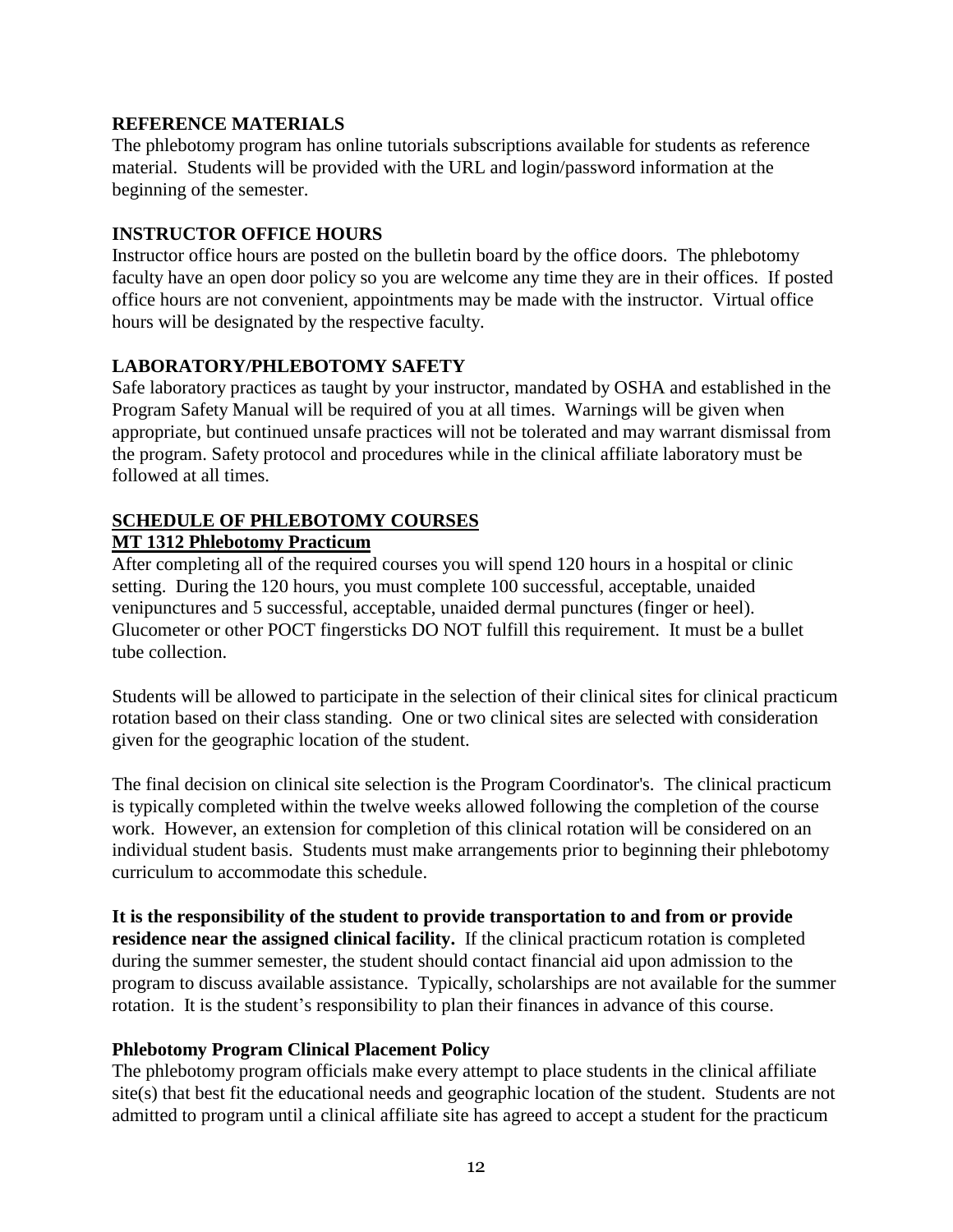rotation. Additionally, the clinical affiliation agreement contains a termination clause that indicates the student in rotation is allowed to finish.

However, due to circumstances beyond control, it may be necessary to relocate a student to a different clinical affiliate. If the situation requires that students be assigned to an alternate clinical affiliate, students will be ranked according to their overall grade point average (GPA). The students with the higher GPA will be given preference related to clinical sites. Such circumstances may also delay the student with completion of the Phlebotomy Practicum.

### **SERVICE WORK POLICY**

Service work by students in clinical settings outside of regular academic hours must be noncompulsory, paid, supervised on site, and subject to employee regulations. Students shall not take the responsibility or the place of qualified staff. However, after demonstrating proficiency, students, with qualified supervision, may be permitted to perform procedures.

## **STUDENT EMPLOYMENT AND EXTRA CURRICULAR ACTIVITIES**

The decision to work while a being a phlebotomy student rests with the student; however, it is recommended that the student plan his/her work schedule and outside activities after receiving class and clinical assignments. If it appears that outside work and activities are interfering with class and clinical performance, the student will be asked by the faculty to reassess time priorities. It is recommended that students limit employment time to a manageable number of hours per week.

## **APPROXIMATE COST OF PROGRAM**

Kansas Resident in Seward County tuition and fees is \$99 per credit hour, Kansas Resident tuition and fees \$93 per credit hour, Border County (Baca Co, CO; Cimarron, Texas and Beaver Co, OK; Dallam, Sherman, Hansford, Ochiltree, Lipscomb Co, TX) tuition and fees is \$112 and Non-Kansas Resident tuition and fees is \$127 per credit hour. Online course tuition and fees is \$137 per credit hour.

### **FIRST SEMESTER**

| TOTAL FIRST SEMESTER \$1300.00 |  |
|--------------------------------|--|

#### **SECOND SEMESTER**

TOTAL SECOND SEMESTER \$268.00

### **PROGRAM TOTAL \$1568.00**

For additional Financial Aid information, contact the SCCC Financial Aid Director. Students are encouraged to complete the SCCC Grants and Scholarships Application.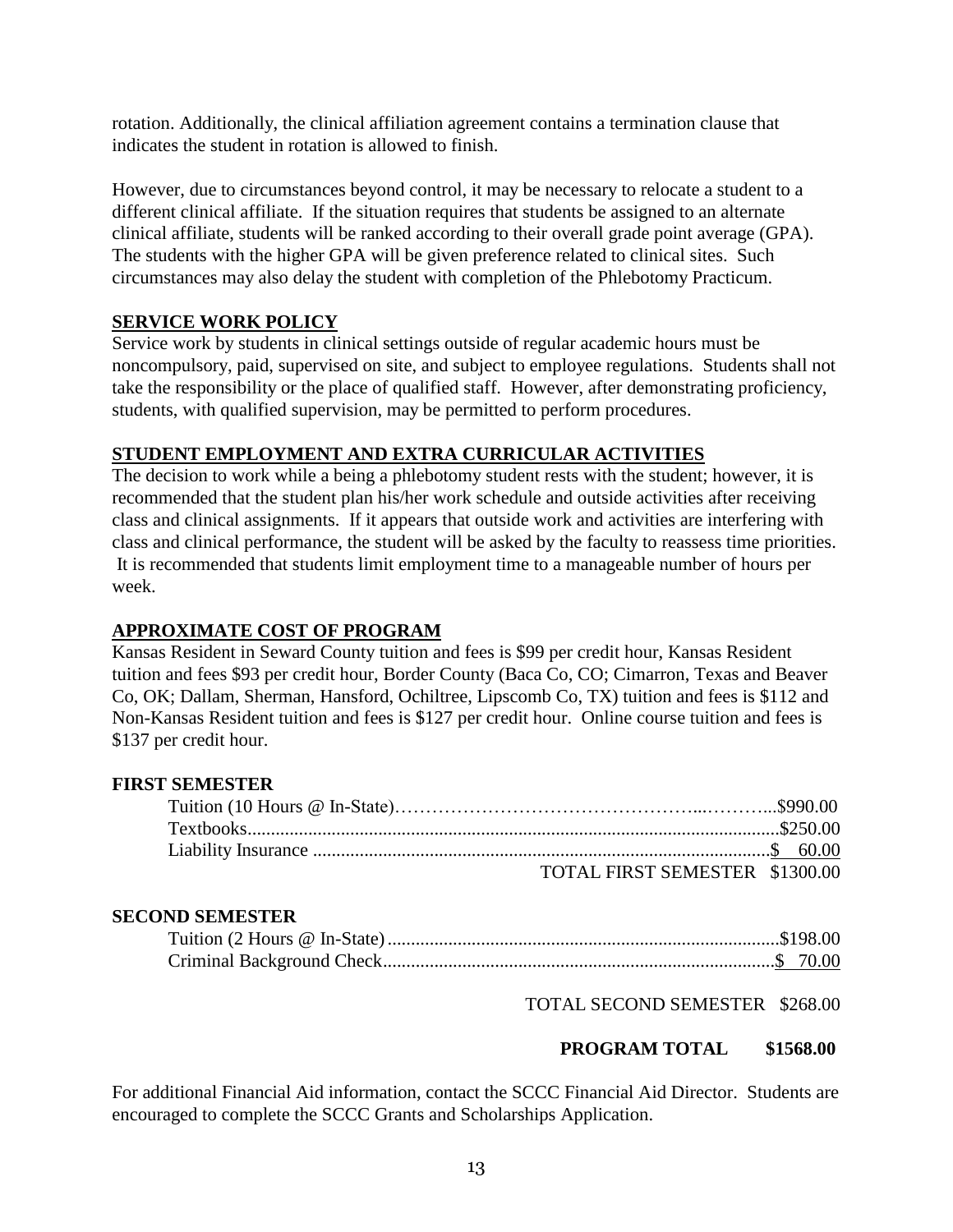#### **REFUND OF TUITION AND FEES**

Current refund policies and procedures are found in the SCCC College Catalog. **Written Notification**

Students who decide to drop a course are required to officially withdraw by completing a **Change of Schedule** form in the Registrar's office. Students who decide to drop all courses are required to officially withdraw from the college by completing the **Total Withdrawal from School** form in the Registrar's office. In either case, it is the student's responsibility to obtain required signatures, complete the forms, and return the forms to the Registrar's office.

#### **100% Refund Period**

Student who officially withdraw from a course or courses during the first three weeks of the regular 16 week semester (Fall/Spring) are entitled to a full refund (100%) of tuition and fees paid. No refund on tuition and fees is given after the published date, and the student in obligated for the full amount of tuition and fees incurred.

For courses less than a regular semester length (including Summer semester courses) the 100% refund period is during the first 10% of the scheduled course duration. No refund on tuition and fees is given after the published date, and the student is obligated for the full amount of tuition and fees incurred. Specific dates will be published each semester with the course schedule; it is the student's responsibility to comply with timeliness associated with the refund policy.

#### **Refunds for Courses That Do Not Materialize**

Students enrolled in courses that do not materialize will receive a full refund of all tuition and fees paid. To facilitate refunds on such classes, students should contact the Registrar's office or the Business office.

#### **Refunds for Military Personnel Called To Active Duty**

When a student is called to active military duty, the following refund options are available:

- 1. If the student leaves prior to completion of 2/3 of the required class time, the student must withdraw from all classes and is entitled to a full refund (100%) of tuition and fees paid.
- 2. If the student leaves after completion of at least 2/3 of required class time, the student may elect one of the following options:
	- A. The student may withdraw from all courses and be entitled to a full refund (100%) of tuition and fees.
	- B. The student may test out of classes, receive credit, and not be entitled to a refund.
	- C. The student may elect to receive an incomplete (including a waiver of the one year requirement for completion of the incomplete grade) and not be entitled to arefund.
	- D. The student may elect to receive the grade that he/she has earned at the time of leaving and not be entitled to a refund. In all cases refund of tuition and fees will be to the student or to the agency providing funds for payment of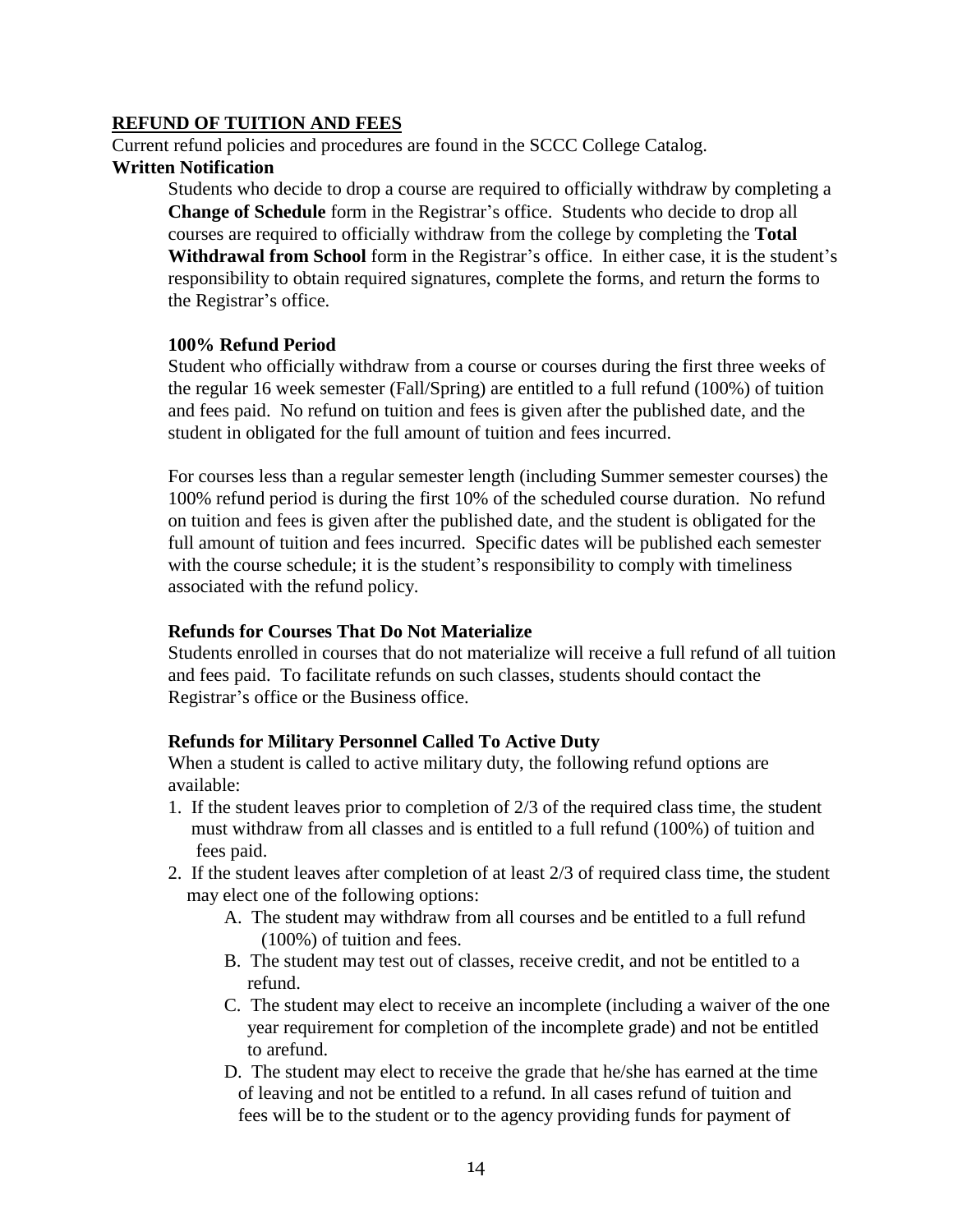these charges. Refer to the SCCC Student Handbook.

## **COMPLETION REQUIREMENTS**

Upon completion of the program, students will be eligible to take the phlebotomy certification examinations. It is the responsibility of the student to become aware of exam dates and application deadlines for the ASCP PBT Board of Certification exam.

## **DISMISSAL AND WITHDRAWAL**

- 1) Students may be dismissed from the phlebotomy program for the following reasons:
	- a) If they are dismissed from the college, refer to SCCC College Catalog.
		- b) Failure to achieve a 70% average in all designated courses.
		- c) Failure to complete designated course during the semester enrolled.
		- d) Excessive absences and tardies to classes, observations or clinical practicums and experiences. (See attendance policies)
		- g) Unprofessional conduct.
		- h) Noncompliance with any employee regulations or rules in hospitals when in clinical sites.
- 2) Withdrawal from the program.
	- a) Notify the Program Coordinator and the Vice President of Student Services.
	- b) If a student withdraws from Seward County Community College, they will be dropped from the program.
	- c) Reinstatement in the program is through the admission process.

### **SCHOLASTIC POLICIES**

### **STUDENT PERFORMANCE AND BEHAVIOR**

Student performance and behavior are considered in the evaluation of academic standing. The student's behavior includes such things as inappropriate behavior during class, lack of preparation, tardiness and absenteeism, and inappropriate interaction with instructors. Personal hygiene and erratic attendance may be appropriately considered as factors bearing on student academic standing in the medical laboratory technology program.

## **GRADING SCALE**

For the phlebotomy courses, the following scale will be used:

| 90 - 100% A |  |
|-------------|--|
| 80 - 89% B  |  |
| 70 - 79% C  |  |

- A. Students must satisfactorily complete the appropriate sequence of courses as defined by the phlebotomy curriculum.
- B. A minimum of a "C" must be achieved in each course identified by an asterisk. Failure to achieve at least a "C" will cause the student to be ineligible to continue with the program. Refer to page 8 of this handbook.

## **INCOMPLETE POLICY**

A student may be given an I (incomplete) designation in a course if he or she was unable to complete the course work due to a condition beyond his or her control. The instructor will have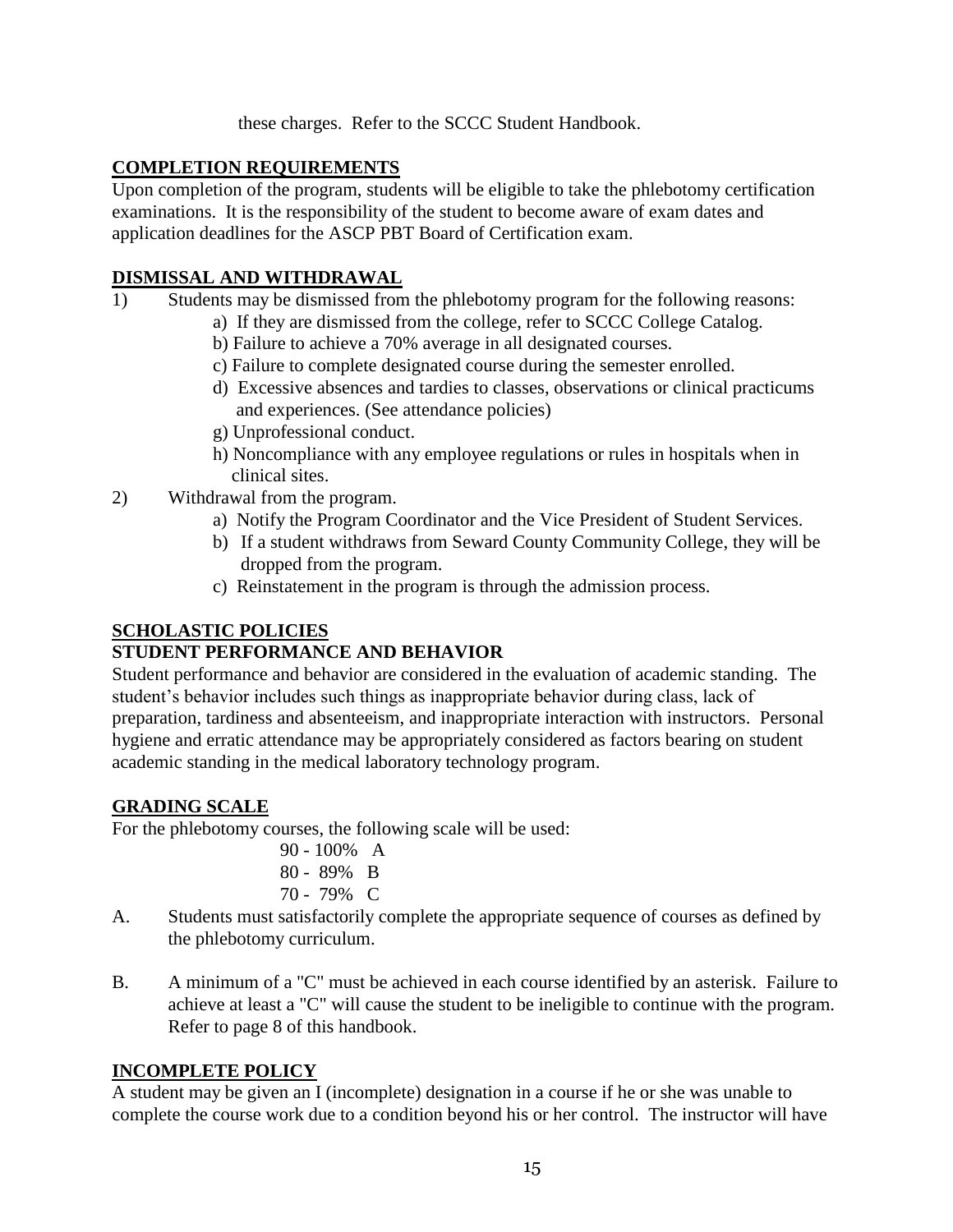the discretion of deciding if the conditions were beyond the student's control.

A student will be given one semester, excluding the summer session, to complete the work in the course in which an I designation was received. If the student does not complete the work at the end of one semester, the I grade will revert to the grade he or she would have received in the course without completing the work.

The student will also be required to sign a written Agreement for Incomplete Designation, a copy of which is to be filed in the student's permanent file. Refer to the SCCC College Catalog.

# **HONOR CODE AND CHEATING POLICY**

One of the most significant aspects of Seward County Community College is its commitment to high ethical standards and integrity. The faculty and administration at SCCC are committed to the belief that strong moral values build an atmosphere of trust between faculty and students, enhance academic standards, build character, and develop better citizens. In light of these high ethical ideals, as a student of SCCC:

- I will not resort to lying, cheating, or stealing in my academic work.
- I will courageously oppose any instance of academic unscrupulousness.
- I will promptly notify faculty members or administrators either verbally or in writing when I observe any deed of academic cheating in any course.
- I will allow my conscience to be my guide when I report evidence of cheating as to whether or not I will name the person or persons who have committed a violation of the Honor Code at SCCC.

Academic dishonesty is a serious threat to academic integrity, because it not only undermines the academic enterprise, but also weakens the moral fabric of our nation, and jeopardizes the life and welfare of its people. Academic dishonesty is defined as any act of cheating, plagiarism, or deceit. Examples of such conduct would include:

- Either copying another's exam or allowing another to copy the exam.
- Collaboration that is not permitted by the instructor.
- Plagiarism, i.e. the use of another's ideas or words and pretending they are one's own.
- Providing and/or receiving aid on a written assignment without permission of the instructor.
- Providing and/or receiving aid on a class assignment under conditions in which a reasonable person would know such aid was unethical.

If a student is caught cheating in a class and if that infraction is the first offense, the instructor will have the right to determine appropriate punishment as set forth in the class syllabi. The matter will be reported in writing to the Vice President of Academic Affairs and Vice President of Student Services, who will keep records of infractions. If the student is guilty of a second offense, the matter will be reported again to the Vice Presidents of Academic Affairs and Student Services, who will appoint an Academic Integrity Committee composed of themselves and three other full-time faculty members, who will review any written data and interview appropriate informational sources. The student's right to due process will be affirmed. The accused student will have the right to appear before the committee to provide explanation. If the committee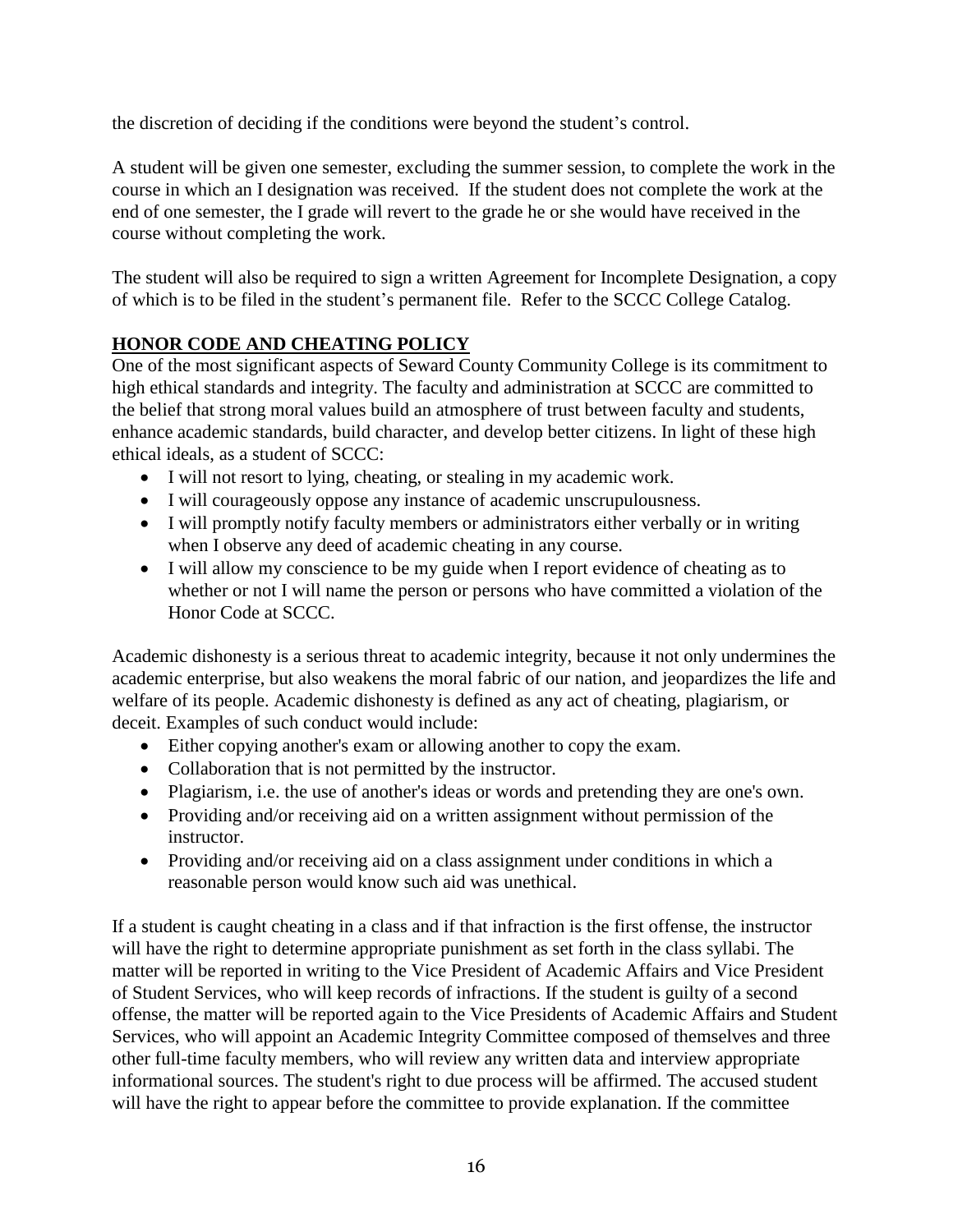determines that the student is guilty of cheating, then the committee will determine an appropriate punishment.

# **ACADEMIC INTEGRITY**

Academic integrity is vital to the development of genuine learning in the individual. It rests on two principles: first, that academic work is represented truthfully as to its source and its accuracy. Second, that academic results are obtained by fair and authorized means.

## Examples of Academic Misconduct:

A. CHEATING - Giving, using, or attempting to use unauthorized materials, information, notes, study aids or other devices in any academic exercise, including unauthorized communication of information.

EXAMPLES:

- copying from another student's paper or receiving unauthorized assistance during a quiz, test or examination;
- using books, notes, or other devices (e.g. calculators) when these are not
- authorized:
- procuring without authorization, tests or examinations before the scheduled
- exercise;
	- copying reports, laboratory work, computer programs or files from other students.
- B. FABRICATION AND FALSIFICATION Unauthorized alteration or invention of any information or citation in an academic exercise. EXAMPLES:

(Fabrication)

- inventing or counterfeiting data or research procedures to make it appear that the results of one process are actually the results of several processes;

(Falsification)

- false citation of the source of information;
- altering the record of or reporting false information about practicum or clinical experience;
- altering grade reports or other academic records, submitting a false excuse for absence or tardiness in a scheduled academic exercise;
- altering a returned examination paper and seeking regrading;
- altering attendance records to demonstrate attendance and instructor signature.
- C. PLAGIARISM Knowingly presenting the work of another as one's own (i.e., without proper acknowledgment of the source). The sole exception to the requirement of acknowledging sources is when the ideas or information are common knowledge. EXAMPLES:
	- submitting as one's own the work of a research assistant, ghost writer or commercial writing service;
	- directly quoting from a source without citation;
	- paraphrasing or summarizing another's work without acknowledging the source;
	- using facts, figures, graphs, charts, or information without acknowledgment of the source.

Plagiarism may occur orally and in writing. It may involve computer programs and files, research designs, distinctive figures of speech, ideas and images, or generally any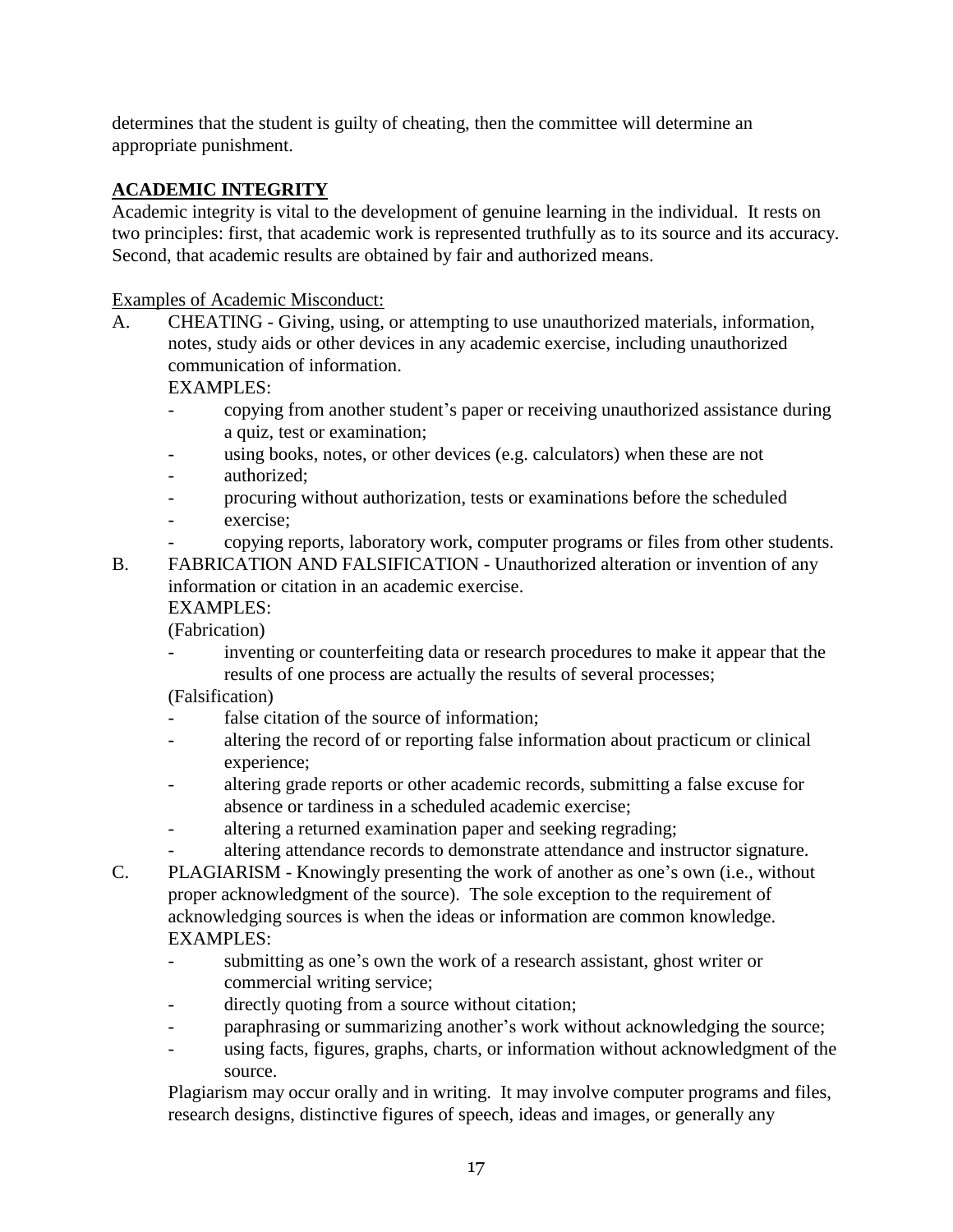information which belongs to another and which is not acknowledged as such.

D. FACILITATING ACADEMIC MISCONDUCT - Giving or attempting to help another commit an act of academic misconduct.

EXAMPLES:

- allowing another to copy from one's paper during an examination or test;
- distributing test questions or substantive information about the material to be tested before the scheduled exercise;
- collaborating on academic work with the knowledge that the collaboration will not be reported;
- taking an examination or test for another student, or signing a false name on an academic exercise.
- E. TAMPERING WITH MATERIALS, GRADES, OR RECORDS Interfering with, altering, or attempting to alter college records, grades or other documents without authorization from an appropriate college official for the purpose of changing, falsifying, or removing the original information found in such records. EXAMPLES:
	- using a computer or false written document to change or effect the grade recorded

for a student;

- forging the signature of a college official on an enrollment, add, or drop card;
- erasing records or information of a student;
- unauthorized access of a college record by computer or through unauthorized entry into an office or file for the purpose of changing information in a college document;
- or obtaining information from a college file without proper authorization. (Examples are taken from a publication of the University of Kansas.)

A phlebotomy student who is found to be dishonest in the performance of classroom or clinical practicums will receive a score of zero if the involved assignment is graded, i.e., test, laboratory report, quiz, paper, etc. Certain dishonest student clinical behaviors could result in immediate dismissal from the phlebotomy program.

### **PROGRAM COUNSELING AND STUDENT CONFERENCES**

Each student may obtain academic tutoring or personal counseling for individual needs. The instructors will be available for these purposes as their schedules permit. Students are invited to take advantage of these services on their own initiative. It is the **students'** responsibility to monitor progress and to seek assistance from the instructors when necessary.

### **GENERAL CONDUCT**

The student is expected to conduct himself/herself as a professional. A student's education is to prepare them to provide the best patient care possible. Proper attitude, conduct and appearance can inspire patient confidence and increase patient morale. Patience and understanding are necessary in dealing with those who are physically ill. Patients are usually below par emotionally, and their family and relatives are often distraught and apprehensive. Failure to conduct oneself as a professional at all times while attending courses for the phlebotomy program may result in dismissal from the program. Any unprofessional conduct remedial action will be at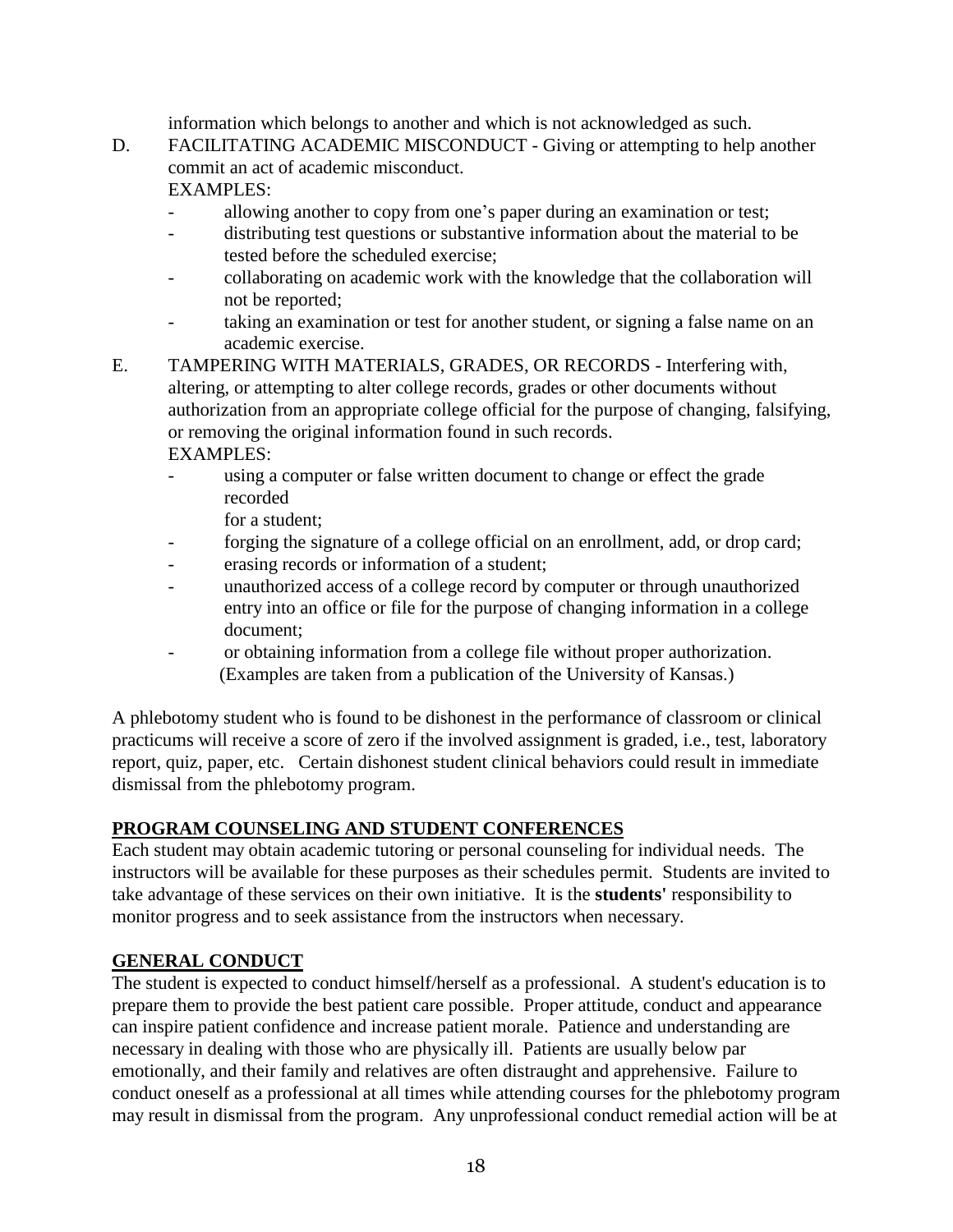the discretion of the faculty and program coordinator. Also refer to the SCCC Student Handbook Student Code of Conduct.

### **IMMEDIATE DISMISSAL**

#### **Health Insurance Portability and Accountability Act (HIPAA) of 1996.**

Due to the nature of healthcare, the student will have access to vast volumes of patient information that **must** be kept confidential. Examples of such information include research information, documents, files, memoranda, printouts, and any and all information relating to the past, present, or future physical or mental health condition of an individual, the provision of healthcare to an individual, or the past, present or future payment for the provision of healthcare to an individual as well as any or all information which identifies an individual or for which there is a reasonable basis to believe can be used to identify an individual. Any student that fails to maintain patient confidentiality will be dismissed from the program.

Violations of institutional policies (hospital and college) may result in administrative discipline or discharge from the Phlebotomy Program.

Discharge action must be reviewed and approved by the Phlebotomy Program Coordinator, Chairperson of the Allied Health Division and the Vice President of Academic Affairs. If a student wishes to appeal the discharge action, they must follow the appeal procedure as outlined in the SCCC Student Handbook.

#### **ATTENDANCE**

Responsibility for participating in class assignments, on campus requirements, and clinical practicum rests upon the student. The student is required participate in class, student clinical lab time, and Clinical Practicum unless an illness or emergency situation prevents this. The faculty believes that absences interfere with one's ability to meet objectives. While it is recognized that objectives may be reached through many avenues of experiences, each planned activity has a specific purpose for the learner. Many of these experiences cannot be duplicated and are, therefore, lost if the opportunity is missed.

When a student exceeds 10% absences (for any reason) of scheduled laboratories and clinical practicum, the instructor will recommend the student be withdrawn from the course. If a student arrives 15 minutes late for class they will be considered absent. When a student exceeds 20% absences (for any reason) of scheduled theory (lecture) classes, the student may be withdrawn from the course. The Clinical Practicum course requires 120 hours of clinical time.

**During the Clinical Practicum rotation, if a student will be tardy or absent, they are required to contact the clinical affiliate site and the program faculty prior to the start of the shift**. The student is required to make the call not a family member. Also the student should direct the call at the clinical site to the previously identified individual (laboratory manager or clinical instructor).

Students missing clinical time are required to complete a **Report of Missed Clinical Time**. This report should be completed by the student, signed by the clinical instructor, and faxed or emailed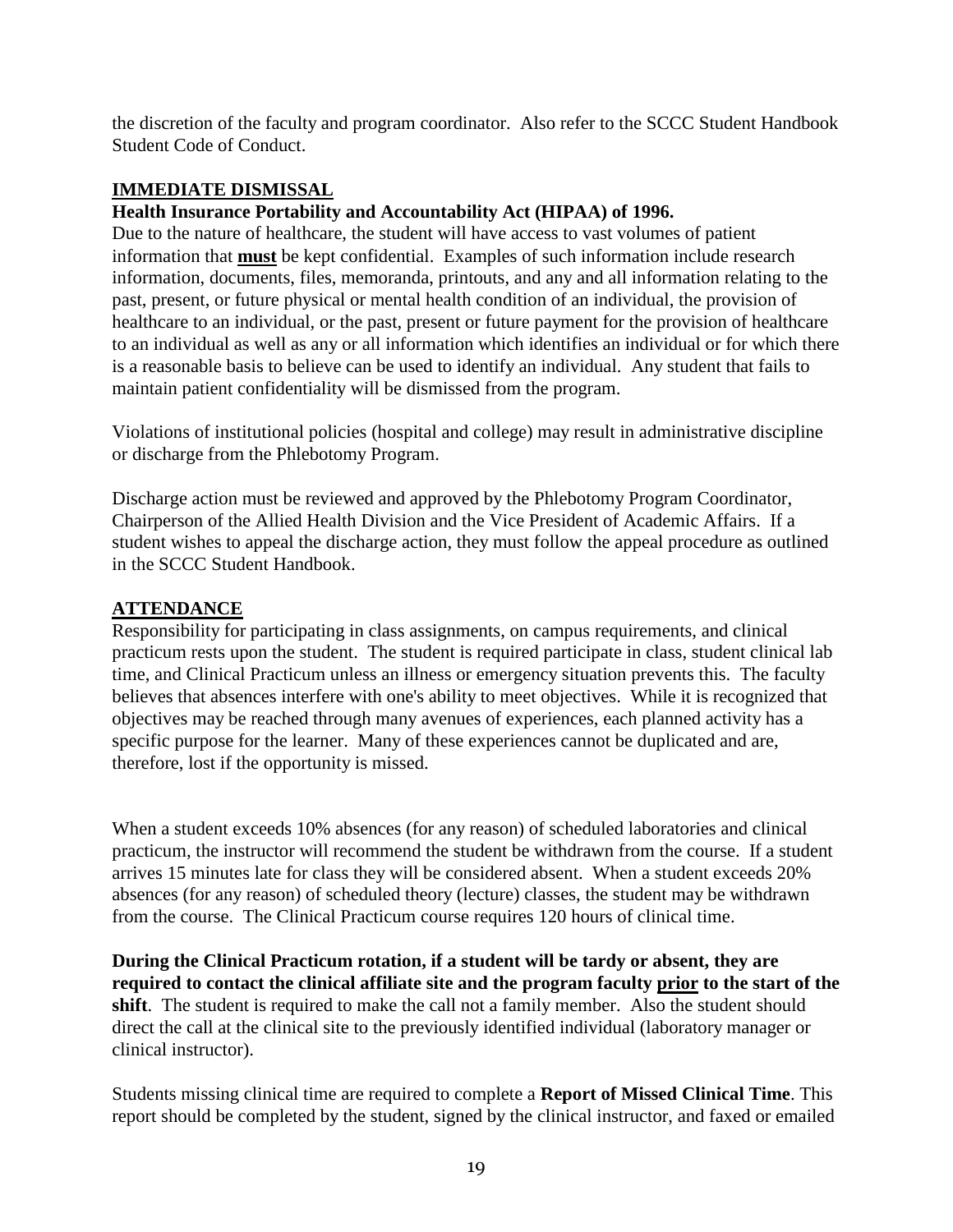to the course instructor and/or program coordinator.

**STUDENT CONTRACT:** If at any time a faculty member feels that a student's clinical/theory work, behavior or attendance is unsatisfactory and has a bearing on passing the class, a contract will list the concerns of the instructor and what must be done by the student to correct the concern. The contract will list a deadline for the correction and consequences if the corrections are not met. The contract will be reviewed and signed by the student, faculty member, and the MLT program coordinator.

**STUDENT RECORDS:** All student records shall be maintained in accordance with the provisions of the Federal Family Educational Rights and Privacy Act (FERPA) of 1974. All student records accumulated during the program are considered confidential and kept in a secure file cabinet. The contents of the student's file are not revealed to any unauthorized person without the student's knowledge and written consent. Students may review any records which pertain to them in the program coordinator's office during regular office hours. Any records maintained by the clinical affiliates concerning individual students are subject to the same considerations regarding confidentiality, security, and availability. The College and the phlebotomy program comply with the Family Educational Rights and Privacy Act of 1974 with regard to confidentiality of student records. Refer to the SCCC Student Handbook.

**ILLNESS:** Absences due to illness fall within the scope of the attendance and absence policies discussed previously. If a student is injured and/or hospitalized, he/she must present a written physician release to return to class and clinical.

**TARDY:** A student is expected to be in class and clinical on time. Repeated tardiness will be discussed with the student by the instructor. The student is expected to notify the on campus instructor and/or clinical instructor of their tardiness **prior** to start of class or clinical shift.

**INCLEMENT WEATHER:** In the event of weather that interferes with school to the extent that school is closed, it will be announced via the RAVE system and on area radio stations (1420 AM, 102.7 FM, 1270 AM, 107.5 FM, and 101.5 FM) as early as possible. Students performing laboratory/clinical time at the clinical affiliate must use their own discretion as to the feasibility of traveling to their clinical site. As with other absences they should report to the supervisor of the clinical site **BEFORE** their scheduled time of arrival if the student will be late or absent.

## **HEALTH AND LIABILITY INSURANCE**

Health Insurance: Emergency care for illness or injury is available to the student through regular consumer services. The college strongly recommends that the student carry health insurance. Any costs associated with health care services insurance are the responsibility of the student.

Liability Insurance: The College carries a liability policy on all of their allied health students which covers your liability while gaining clinical experience. The total liability limit per person is four million dollars. You are charged a fee each year to cover this cost.

## **ACCIDENTAL MEDICAL EXPENSE BENEFIT**

Accidental medical insurance is required for all Allied Health students and is provided by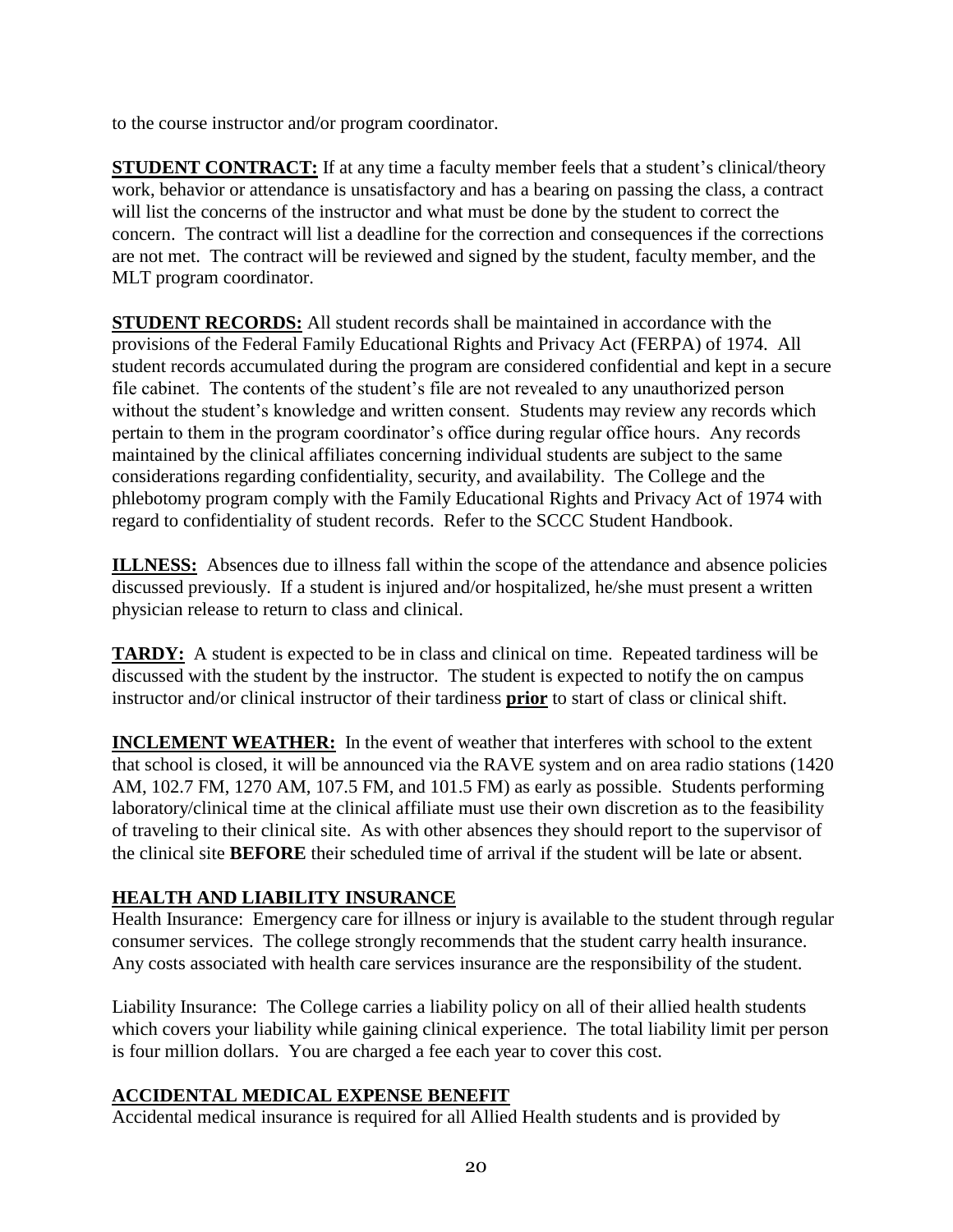Seward County Community College. This insurance is in effect only while the student is participating in program activities sponsored and supervised by Seward County Community College. The maximum benefit for accidental medical expenses is \$5000. This insurance policy will pay the reasonable expenses incurred by an insured person, in excess of the deductible amount, for medical care if the first expense is incurred within 30 days after the incident; and the expense is incurred within 52 weeks after the accident. The student will be responsible for paying the deductible amount of \$50 per occurrence. A course fee is paid by the Allied Health student at the beginning of each semester and summer term, if applicable, for this insurance coverage.

## **HEALTH CARE SERVICES**

The student is responsible for any health care expense incurred while on the campus of Seward County Community College or during any class related activity on or off campus. Emergency medical services are provided to students by calling 911.

## **IMMUNIZATIONS**

A current TB skin test and influenza vaccine are required for students having patient contact. All students are required to have the hepatitis B vaccine or a signed declination form on file with the Phlebotomy Program Coordinator. All results are due to the program faculty upon the beginning of each academic year. Other vaccine requirement may apply depending on the clinical site. Students will be notified in advance of these requirements.

## **PERSONAL APPEARANCE IN THE PHLEBOTOMY STUDENT LAB AND CLINICAL SETTINGS**

The personal appearance of student phlebotomists affects the image that is projected to patients, staff members, and others. The faculty at SCCC feels it is very important to present oneself in a way that promotes a positive image of medical laboratory technicians.

#### **While at clinical sites all dress codes and policies of the individual clinical site must be followed**. As general rules the following guidelines are in effect for SCCC phlebotomy students.

- 1) Personal cleanliness is essential. Students MUST look and smell clean.
- 2) A uniform or a laboratory coat must be worn.
- 3) Street clothes worn under a laboratory coat should be clean, neat and be in keeping with a professional appearance. Clothing not considered appropriate include: wind pants, cutoffs, casual shorts, sundresses, jeans in any color, halter tops, tank tops, t-shirts, sleeveless attire, tight fitting stirrup pants, and leggings.
- 4) A name tag will be attached over the left, upper pocket of the laboratory coat or uniform. A \$5 replacement fee will be assessed for lost name tags.
- 5) The student will refrain from excessive application of cosmetics, perfume or cologne.
- 6) Shoes must be soft-soled and closed toe. All forms of open toed shoes are prohibited.
- 7) Hair must be neat and clean, and held back if sufficiently long so as not to fall over the face or working area. Eccentric hairstyles are not permitted as defined by the phlebotomy program faculty and the clinical affiliate dress code policies.
- 8) Students are prohibited from wearing extreme or eccentric jewelry that does not present a professional appearance.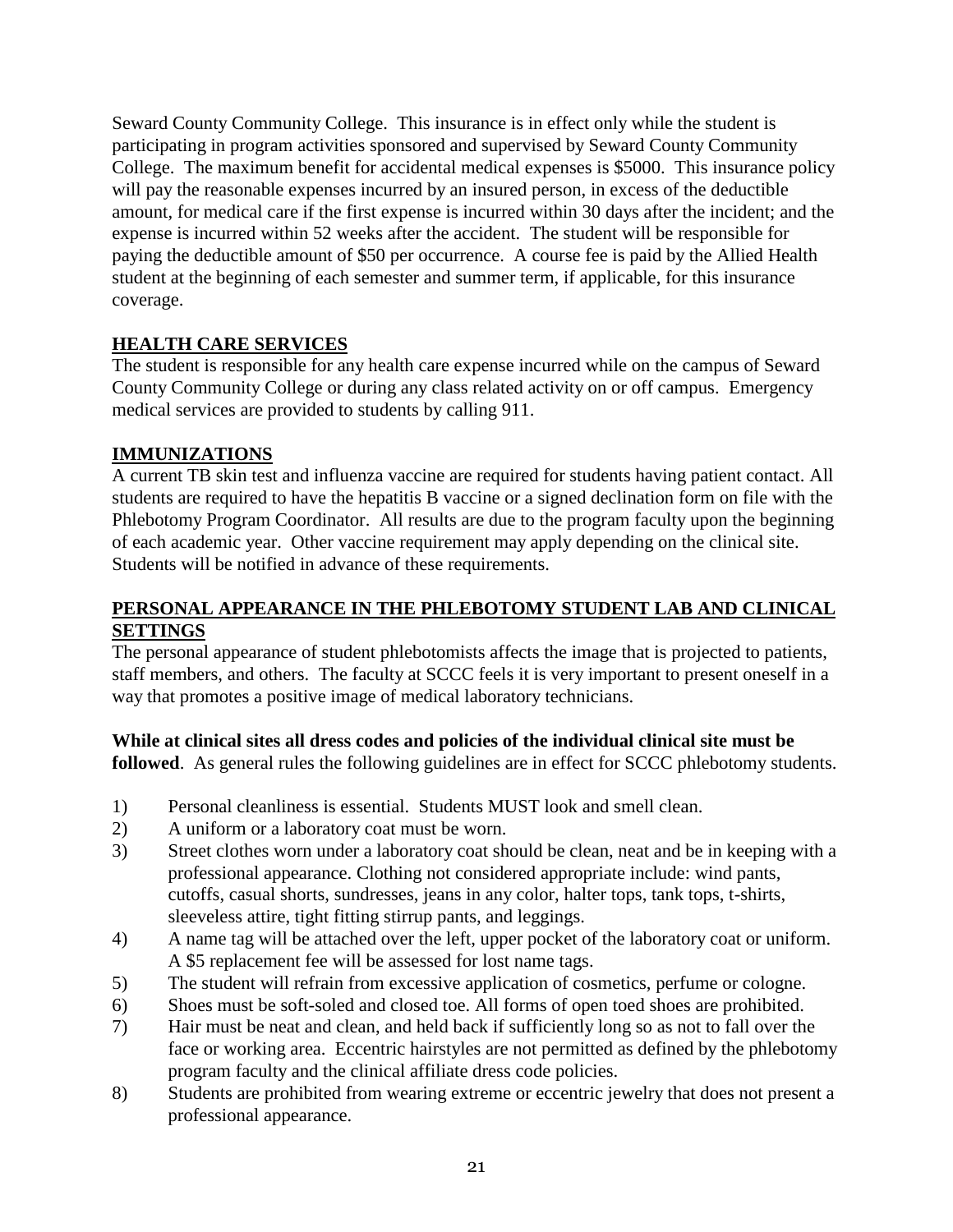- 9) Head apparel such as hats, visors, and bandanas are prohibited.
- 10) No jewelry other than wedding or engagement rings, and one pair of stud type small earrings (smaller than a dime) in the ear lobe may be worn.
- 11) Tattoos must be covered.
- 12) Facial jewelry such as eye, nose, lip or tongue jewelry is prohibited.
- 13) Bracelets and necklaces that are not able to remain under the uniform are not permitted.
- 14) Students will refrain from gum chewing while at clinical sites.
- 15) Artificial nails are prohibited.
- 16) Males must be clean shaven or have neat trimmed beards, mustaches, or sideburns.

## **LABORATORY RULES**

- 1) No smoking or eating in the laboratory or healthcare facility.
- 2) Only books or procedure manuals being utilized are to be taken into the laboratory.
- 3) Disposal of all biological material and broken glassware should be in appropriate containers.
- 4) The work areas are to be cleaned before and after each laboratory session with the disinfectant provided.
- 5) All phlebotomy equipment and supplies checked out to each student is their responsibility.
- 6) All accidents are to be immediately reported to the instructor and an incident report filed.
- 7) All equipment malfunctions are to be reported to the instructor.
- 8) Hands are to be washed with disinfectant soap before taking breaks, before leaving the laboratory, and after removing gloves.
- 9) Gloves and lab coats are to be worn at all times.
- 10) Personal protective equipment is specialized equipment or clothing to be used by a health care worker for protection from direct exposure to blood and other potentially infectious materials. Types of personal protective equipment include gloves, gowns, laboratory coats, face shields or masks, eye protection and pocket masks. Utilization of appropriate equipment based on type of exposure is the responsibility of the student.
- 11) Safety manual is placed in student lab for student review. Students are responsible for following outlined safety procedures and implementing correct safety action.

## **STUDENTS ARE REQUIRED TO FOLLOW ALL LABORATORY AND DRESS CODE POLICIES OF THE CLINICAL AFFILIATE LABORATORIES.**

## **UNSATISFACTORY CLINICAL BEHAVIORS**

THE FOLLOWING BEHAVIORS ARE EXAMPLES THAT CONSTITUTE UNSAFE OR UNPROFESSIONAL CLINICAL PRACTICE.

- 1. **Absence -** class/clinical Clinical absence may constitute a failure. See attendance section of this handbook.
- 2. Fails to attend **post clinical conference** with Phlebotomy Program Director/Clinical Coordinator.
- 3. **Incomplete assignments.** Failure to prepare for clinical experience
- 4. **Tardy** to clinical students are expected to report absence or tardiness according to policies in this handbook.
- **5. Inappropriate behaviors**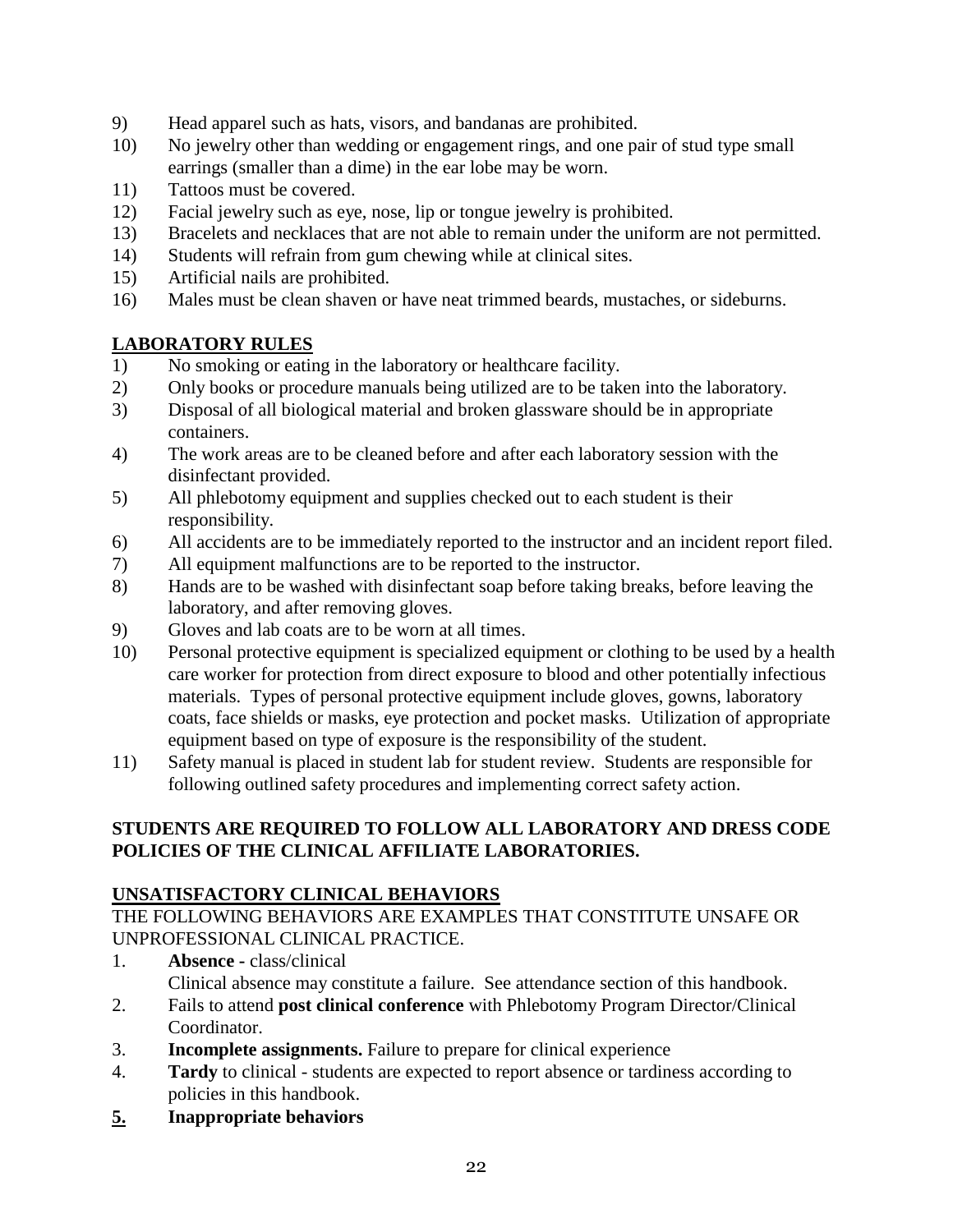- A. Inappropriate verbal/nonverbal behavior patterns ie inappropriate facial expressions not in full uniform posture which indicates rejection of instructor, co-workers, or patient \* behavior which aims to threaten or intimidate patient<br>\* inanpropriate touch inappropriate touch tuning out patient/co-workers, instructors being pre-occupied when giving patient care not following directions of instructor inappropriate inflection of voice inappropriate laughter does not establish and maintain interpersonal relationship with instructor and coworkers \* working under influence of drugs or alcohol B. Inadequate procedures not checking with instructor regarding a procedure late in reporting patient results
	- lack of sufficient knowledge of phlebotomy procedure
	- failure to safely perform procedure
	- not accurately reporting laboratory results
- \* is dishonest in admitting errors in carrying out any part of laboratory duties is unable to give rationale for his/her decisions does not recognize the implications of accurate, timely reporting of laboratory results.
- C.\* Breach of Confidentiality (HIPAA)

disclosing information from patient results with person NOT involved in their care

photocopying patient results

discussing patient/family information with person NOT involved in the care of the patient

Clinical failures will be based on interpretation of patterns of behavior and/or seriousness of behavior at instructor discretion.

\* These identified student clinical behaviors could result in **immediate** clinical failure and consequent dismissal from the phlebotomy program.

### **SUBSTANCE ABUSE PROTOCOL**

Seward County Community College's Drug Free Institution of Higher Education Policy is contained in the SCCC Student Handbook. The SCCC Board of Trustees recognizes that the possession, manufacture, consumption, use or distribution of alcoholic liquor, beer, cereal malt beverage or controlled substances may constitute a hazard to the emotional, social and physical health of students and employees and may be a threat to a positive campus learning environment.

The SCCC allied health programs abide by the Drug Free Institution of Higher Education Policy as set forth in the college catalog and incorporates the same as though fully set forth herein.

In addition, the SCCC Allied Health Division adopts the following protocols, to be implemented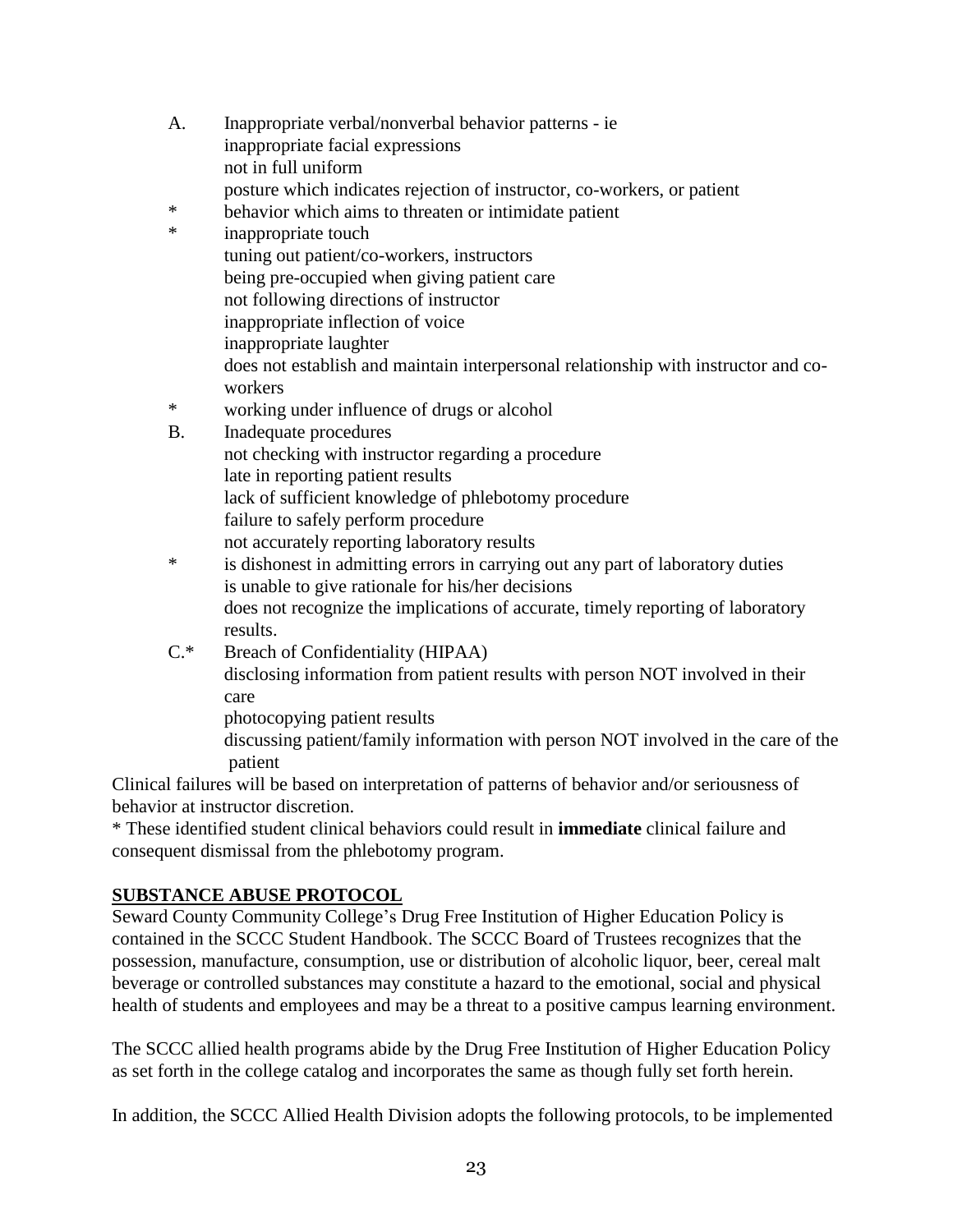in conjunction with the Drug Free Institution of Higher Education Policy:

- SCCC Allied Health Division students who are involved in clinical activities at health care facilities must comply with substance abuse regulations of the facilities.
- If the program coordinator or any Allied Health instructor determines from the behavior, appearance and/or demeanor of the student or otherwise detects the odor of alcoholic liquor, beer, cereal malt beverage or any controlled substance:
	- a. If the student is in the clinical setting, he/she will be dismissed from the setting. The student will not be allowed to drive self from the clinical site.The program coordinator will determine the appropriate time that the student may return to the clinical setting.
	- b. The student will be asked to submit to a medical blood alcohol screen and/or a urine drug screen at the discretion of the faculty and/or program coordinator. The student will be accompanied to a medical laboratory by a faculty member for the screen. All charges for laboratory tests are accrued by the program, subject to reimbursement by the student. The student agrees that there is no physicianpatient privilege implicated in obtaining the screen and that SCCC is entitled to know the results of the screen. The student is informed of the test results and any further action considered by the program. The student is also informed of his/her right to obtain a second screen at his/her own cost. Refusal by the student to submit to a drug screen may result in dismissal from the program.
	- c. If the results are positive, a mandatory assessment (at the student's expense) will be done at that time by a drug and alcohol counselor. A copy of the counselor's written assessment will be submitted to the student's file, and the program coordinator will be notified. The student must sign a release of information form for the program coordinator. Refusal to sign this form will result in dismissal of the student from the program. The counselor will send reports to the program coordinator on a continual basis as warranted.
	- d. When indicated by the counselor, mandatory treatment will take place in one of two ways: out-patient follow-up or in-patient admission.
	- e. The student will be allowed to continue in the allied health program on a probationary status. Any recurrence will result in documentation by an instructor, notification of the program coordinator, and dismissal from the program.
	- f. If the student holds a license to practice nursing (second year student, LPN), the student will be reported to the Kansas State Board of Nursing after one occurrence.

## **STUDENT GRIEVANCE PROCEDURE**

If a student has an academic or non-academic grievance their first action is to confer with the instructor involved. Should there be any further questions the student should refer to current procedure in the SCCC Student Handbook. The procedures for both of these may be obtained from the Vice President of Student Services.

# **STUDENTS RIGHT TO DUE PROCESS**

The college assures students the right to due process. Students have a right to a hearing when:

- 1. They are suspended or dismissed from the college.
- 2. They cannot resolve an academic grievance with an instructor.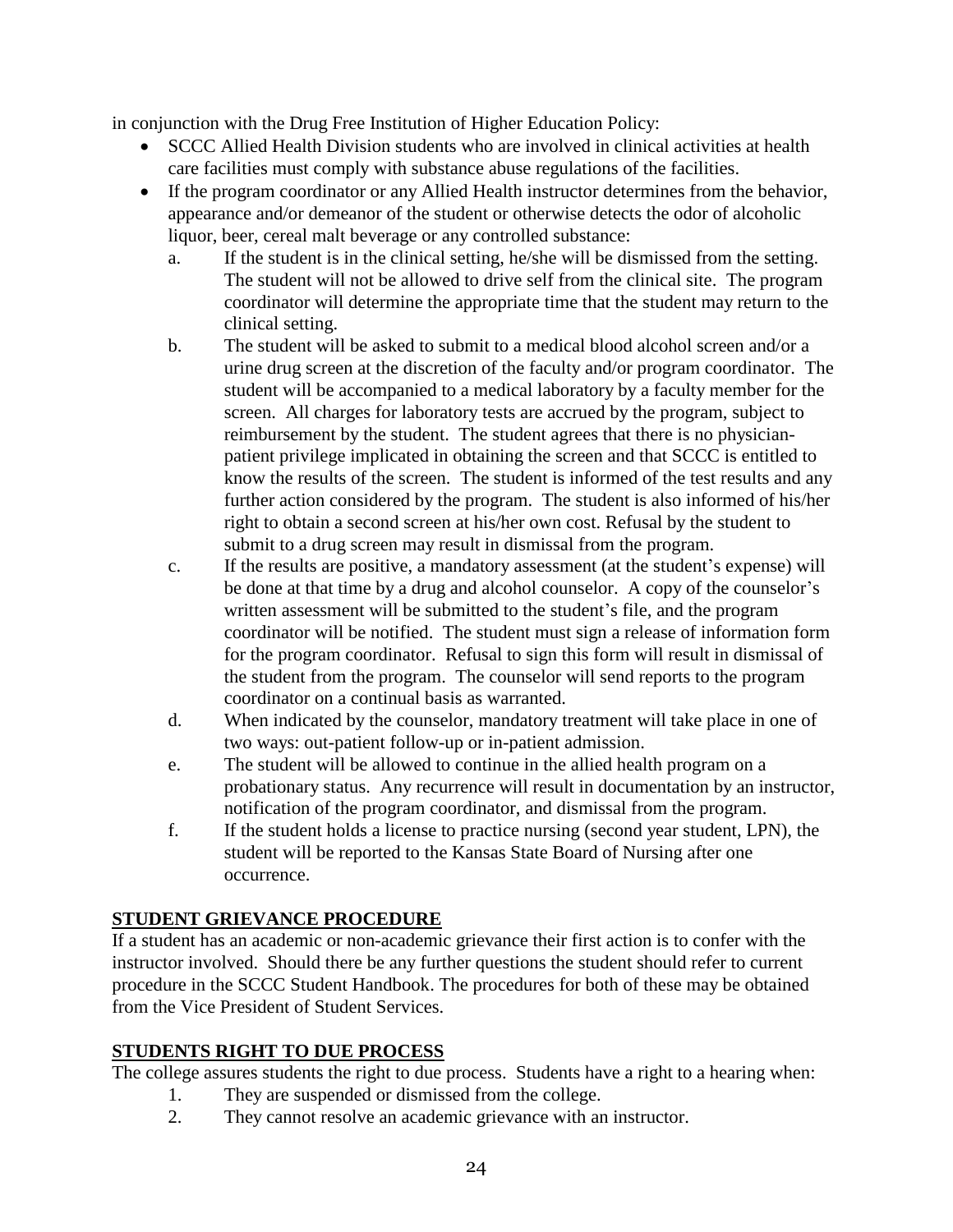3. They are evicted from college housing.

Due process ensures the student that the college is not arbitrary in its actions. In all cases, due process requires that students know the charges against them, have the opportunity to refute these charges, and have the right to an appeal.

### **SEXUAL HARASSMENT OF STUDENT**

Harassment of any student on the basis of sex shall be considered a violation of College policy.

Conduct involving unwelcome sexual advances, requests for sexual favors, or other verbal or physical conduct of a sexual nature shall be considered to constitute sexual harassment when:

- 1. Submission to such conduct is made either explicitly or implicitly a term or condition of academic success; or
- 2. Submission to or rejection of such conduct by an individual is used as the basis for academic decisions, affecting the students; or
- 3. Such conduct has the purpose or effect of unreasonably interfering with a student's performance or creating an intimidating, hostile or offensive environment.

Prohibited is any behavior that represents repeated or unwanted sexual attention or sexual advances, when acceptance of such attention or advances is made a condition of reward, or of penalty.

In determining whether alleged behavior constitutes sexual harassment, SCCC will examine the record as a whole and all aspects of the circumstances, such as the nature of the sexual advances and the context in which the alleged incidents occurred. The President shall establish and promulgate a procedure for resolving sexual harassment complaints.

Any student who feels he/she has been the victim of sexual harassment should contact the Vice President of Finance and Operations within fourteen (14) calendar days of the occurrence of the incident which gave rise to the complaint. This contact can be in an oral or written form, but a confidential, written and signed statement of the complaint must be submitted by the complainant to the Dean of Finance and Operations within five (5) calendar days of the initial contact so that the Dean can proceed with an investigation into this matter. Refer to the SCCC/ATS Student Handbook.

### **COMPUTER USE GUIDELINES**

Students who use college computing resources are expected to adhere to the *SCCC Network Computing Use Policy.* Misuse can result in computer use privileges being revoked, suspension from college, and possible legal action. A summary of the general guidelines of the Policy are listed below. A copy of the complete Policy is available upon request from the Offices of the Vice President of Student Services, the Dean of Academic Affairs, and the Vice President of Finance and Operations.

#### **Guidelines for use of SCCC Computing Resources:**

1. All aspects of the SCCC Network Computer System are owned by the College and are provided for the use by SCCC students, faculty, and staff in support of the educational programs of the college. All use of computing resources should be related to the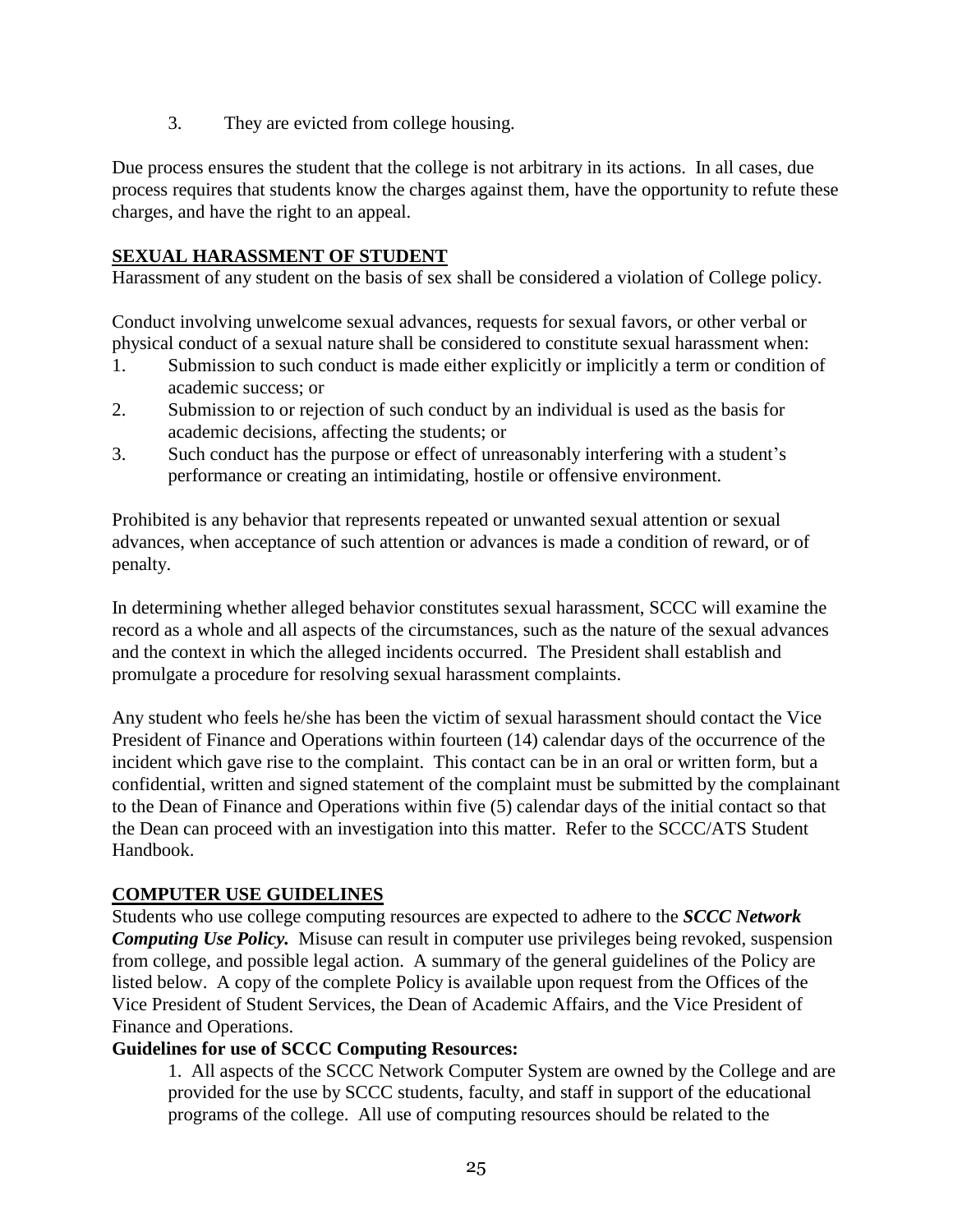educational mission and goals of the College. Publishing, downloading, transmitting or receiving (with prior knowledge) any threatening or obscene material is prohibited.

2. Personal commercial uses of computing resources are prohibited.

3. It is the student's responsibility to use computing resources in an effective, efficient, ethical, and lawful manner consistent with the policies/procedures of SCCC and of the laws of the State of Kansas and of the Federal Government.

4. SCCC reserves the right to terminate computer services to any student without notice.

5. Students are responsible to maintain and protect individual user names and passwords. These should not be disclosed or shared with other students.

6. Students are expected to follow proper accepted computer etiquette when using e-mail, the Internet, and local and outside networks.

7. Computer software protected by copyright shall not be copied from, into, or by SCCC computing resources except as permitted by law.

8. Harassment through the use of SCCC computing resources is prohibited. Harassment includes the persistent annoyance of other users, interference in another users work, sending of unwanted mail, etc. Harassment has the effect of creating a hostile, intimidating or offensive environment.

9. Vandalism through the use of SCCC computing resources is prohibited; vandalism is a malicious attempt to harm or destroy data of another user including creating and/or uploading computer viruses.

10. Changing settings i.e., unauthorized modification of computer resources is prohibited.

Enrollment in any SCCC course constitutes agreement, by the student, to abide by the terms of the *SCCC Network Computing Use Policy*. Violations are considered unethical and may result in disciplinary actions by the College including computer use privileges being revoked, possible suspension from classes and from college, and appropriate legal action by the College and law enforcement agencies. Refer to the Student Handbook.

### **CRIMINAL BACKGROUND CHECKS**

All applicants enrolled in the allied health programs at Seward County Community College must submit to a criminal background check (CBC). This policy is based on a standard of The Joint Commission, which requires healthcare organizations to verify criminal background information on students who provide care, treatment, and services to patients/clients during clinical activities. The cost of the CBC is a student responsibility and is non-waiverable and non-refundable. The CBC will be performed only by an external vender designated by the SCCC business office. Student eligibility for clinical activities is determined by the affiliated clinical agencies based on the CBC. Inability to participate in clinical activities prohibits successful completion of clinical courses and therefore prohibits program progression since the classroom and clinical courses must be successfully completed in the same semester.

### **ONLINE FORMAT POLICIES**

## **INTERNET ACCESS/COMPUTER SKILLS**

Students must possess a computer with email and word processing capabilities and a reliable Internet service provider. Students need to have basic computer skills to enable them to create word processing documents, attach files to an email message, send and receive email and participate in asynchronous discussions.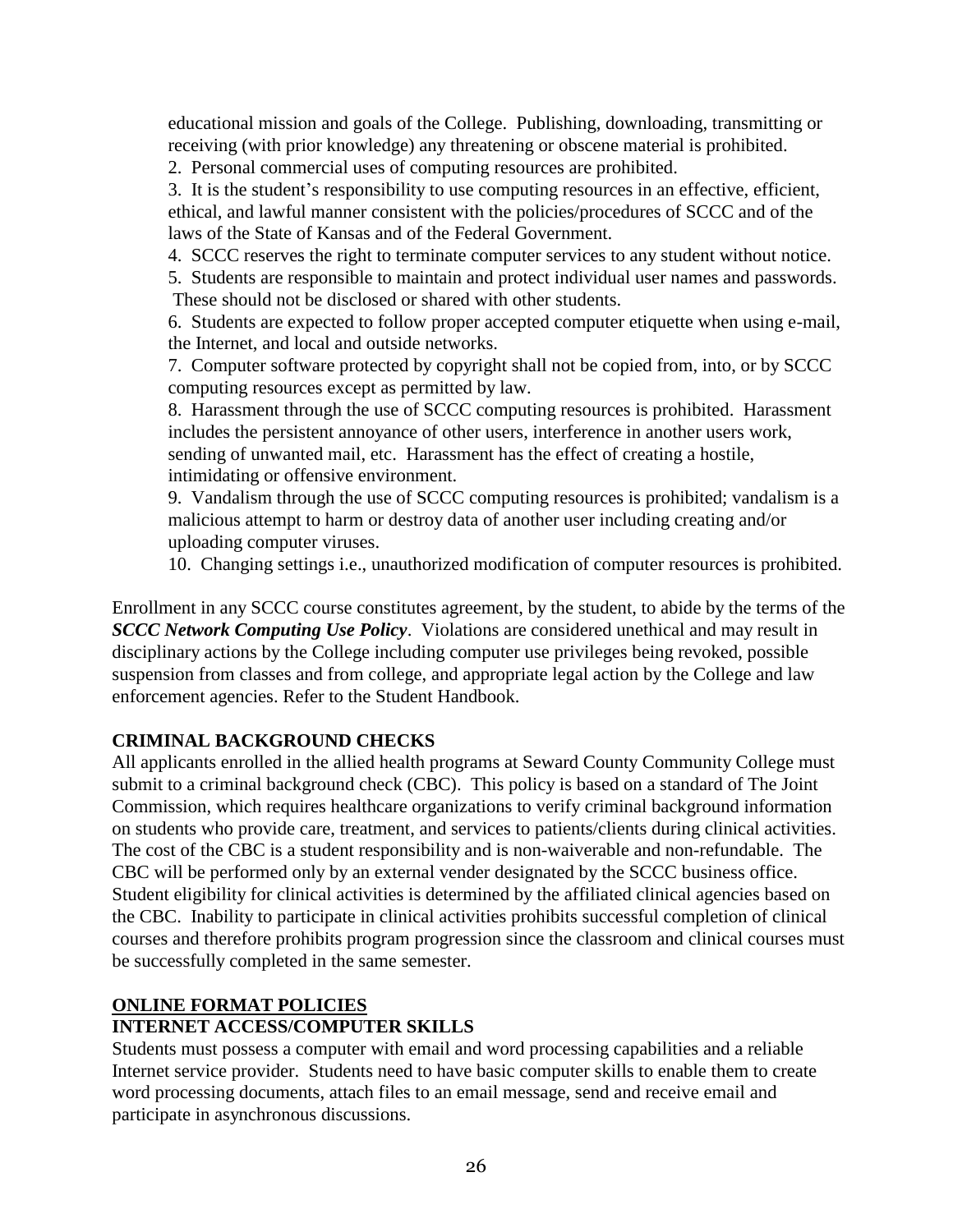#### **CLINICAL AFFILIATES**

Online students need to secure an acceptable clinic or clinical laboratory to act as their clinical affiliate laboratory. The clinical affiliate laboratory must designate a certified MLT/MLS/Phlebotomist to act as the clinical instructor. The SCCC phlebotomy program faculty will develop a weekly schedule to allow the student to learn and perform clinical laboratory procedures. The clinical affiliate laboratory will be required to complete the forms necessary to be recognized as a full clinical affiliate of the program according to the phlebotomy program coordinator.

#### **DOCUMENTATION OF CLINICAL LABORATORY COMPETENCY ATTAINMENT**

Students will submit weekly clinical timesheets to the phlebotomy clinical coordinator who will keep track of student hours. Students are required to complete 120 clinical hours during the phlebotomy practicum. In this 120 hours, students are required to complete 100 successful, acceptable, unaided venipunctures and 5 successful, acceptable, unaided dermal punctures. These procedures will also be marked on the timesheets so that the clinical coordinator can monitor progress. At the end of the phlebotomy practicum, a student attitude assessment and competency evaluation will be performed by the clinical instructor and returned to the clinical coordinator for final evaluation and issuance of the practicum grade**.** 

### **CLINICAL EXPERIENCE HOURS**

Students enrolled in the online courses that are currently employed in a clinical laboratory or clinic may not perform their course phlebotomy procedures while on the clock. Time as an employee and time as a student must be separate.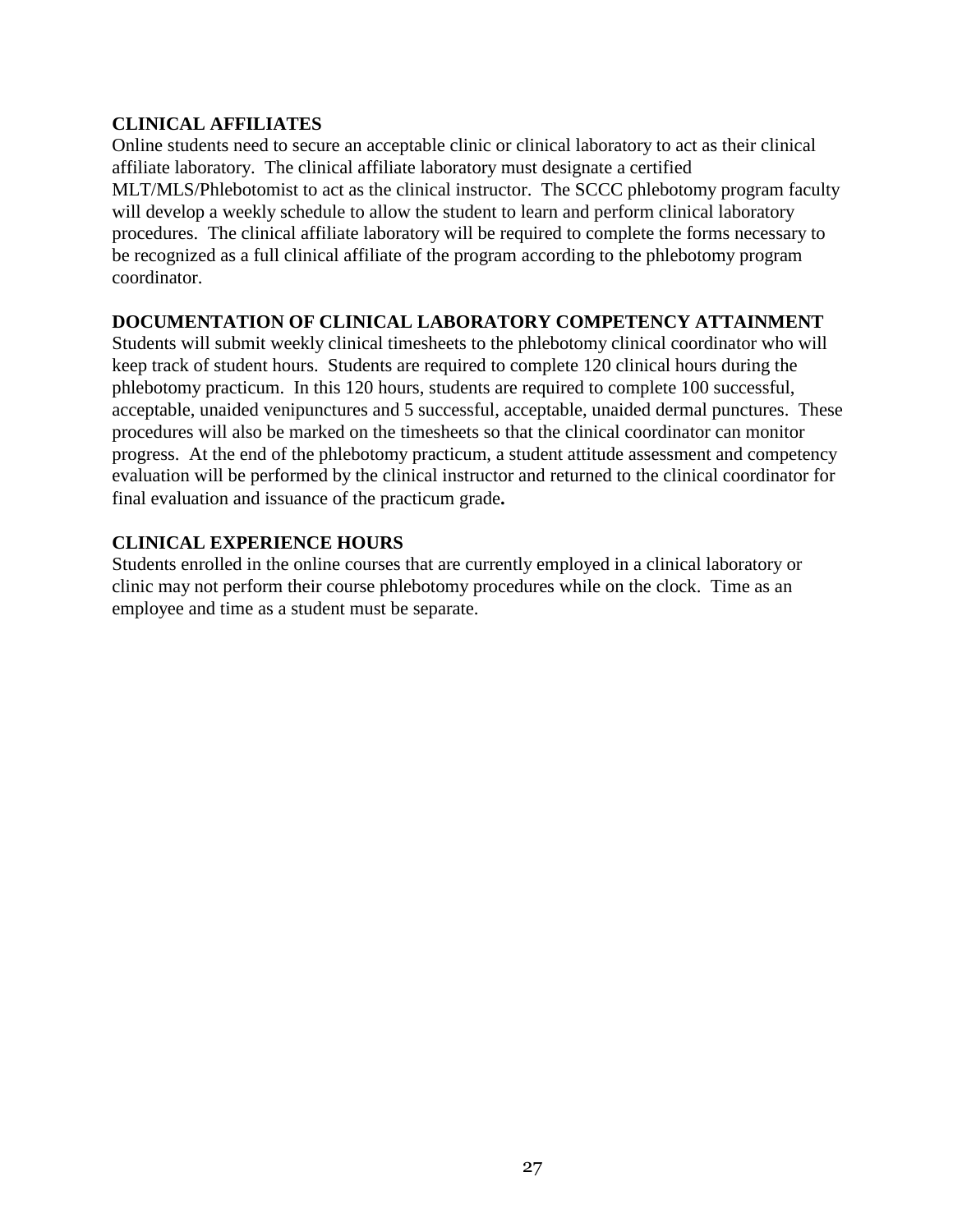### **Exposure Control Procedure for Blood borne Pathogens (Student Form)**

#### **Reporting Procedures for First Aid Incidents**

Whenever a student is involved in a first aid incident which results in potential exposure, the student shall report the incident to their instructor before the end of the work shift during which the incident occurred (see attachment #1). The student must provide the instructor with the names of all first aid providers (those who assisted with the incident) involved in the incident, a description of the circumstances of the accident, the date and time of the incident, and a determination of whether an exposure incident, as in the OSHA standard, has occurred. The information shall be reduced to writing by the student and maintained in the first aid incident report file with the instructor. If an exposure incident has occurred, other post-exposure evaluation and follow-up procedures will be discussed with the student.

#### **Post-Exposure Evaluation and Follow-up**

An exposure incident occurs when there is specific mucous membrane, non-intact skin or parenteral contact with blood or other potentially infectious materials (OPIMs). Whenever a student has an exposure incident in the performance of his or her clinical assignment, an opportunity for a confidential post-exposure evaluation and follow-up will be provided to the student at the expense of the student (see attachment #2). Accidental medical insurance is required for all allied health students and is provided by Seward County Community College. This insurance is in effect only while the student is participating in program activities sponsored and supervised by SCCC. The maximum benefit for accident medical expenses is \$5000. This insurance policy will pay the reasonable expenses incurred by an insured person, in excess of the deductible amount, for medical care if the first expense is incurred within 30 days after the accident; and the expense is incurred within 52 weeks after the accident. The student will be responsible for paying the deductible amount of \$50 per occurrence. A course fee is paid by the allied health student for this insurance coverage. The student or instructor should contact the Allied Health Division Chairperson for the appropriate insurance form prior to the post-exposure evaluation.

Post-exposure evaluation and follow-up shall be performed at Southwest Medical Center or the local health department according to recommendations of the U.S. Health service current at the time these evaluations and procedures take place. The cost of any laboratory tests required for the evaluation or follow-up procedures is the responsibility of the student.

Whenever an exposure incident occurs, the exposed student shall report the incident to their instructor, who will explain to the student his or her right to a post-exposure evaluation and follow-up. **All costs associated with the post-exposure evaluation are the responsibility of the student.**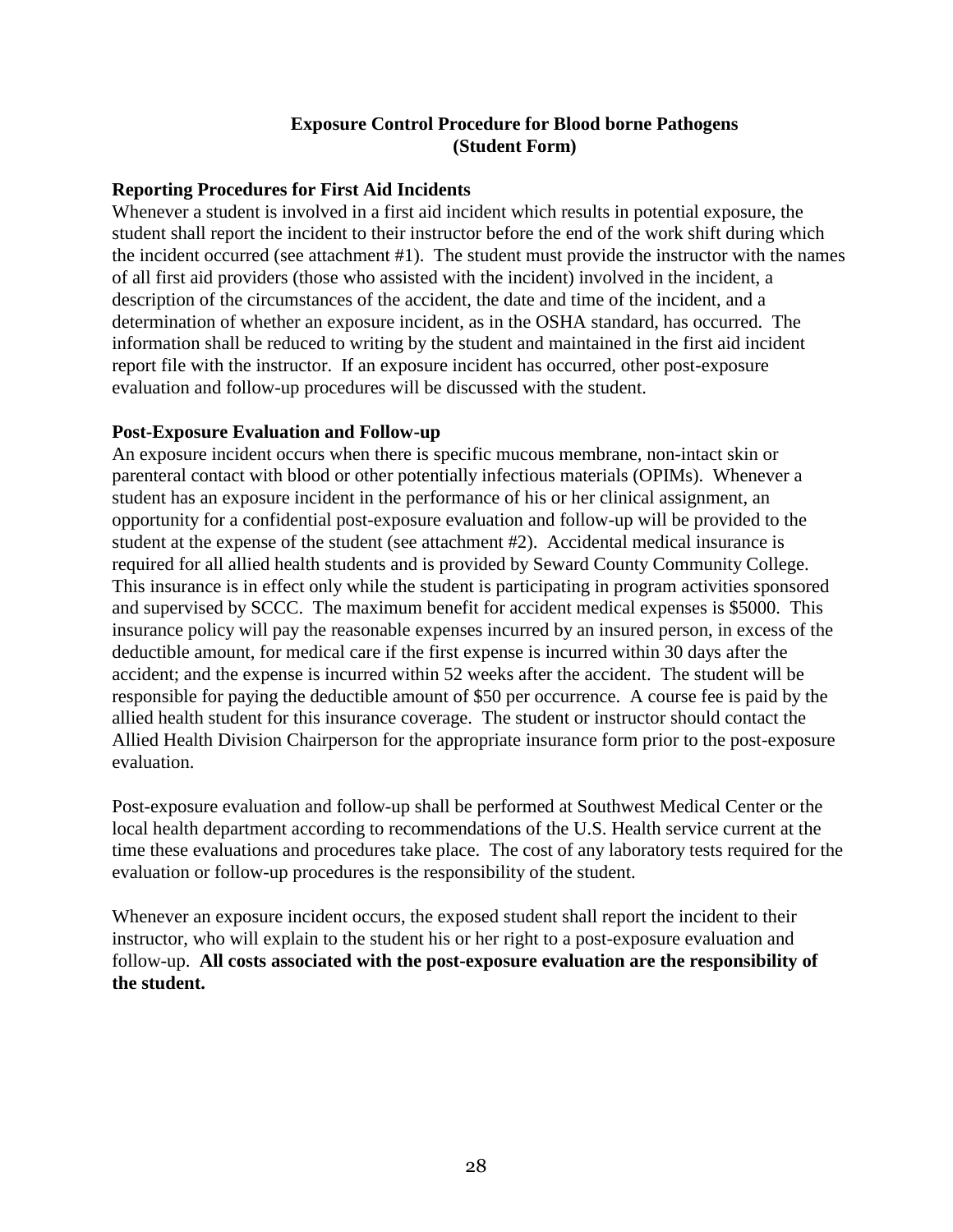| STUDENT ACCIDENT INVESTIGATION/TRACKING FORM                                                                           |                                                                                                                                                                                                                                                                                                                                                                                                               |  |  |
|------------------------------------------------------------------------------------------------------------------------|---------------------------------------------------------------------------------------------------------------------------------------------------------------------------------------------------------------------------------------------------------------------------------------------------------------------------------------------------------------------------------------------------------------|--|--|
| Date of Accident: ___________ Time of Accident: __________ Place of Occurrence: ____________                           |                                                                                                                                                                                                                                                                                                                                                                                                               |  |  |
|                                                                                                                        |                                                                                                                                                                                                                                                                                                                                                                                                               |  |  |
|                                                                                                                        |                                                                                                                                                                                                                                                                                                                                                                                                               |  |  |
| Instructor's Name:                                                                                                     | Contact # $\frac{1}{\sqrt{1-\frac{1}{2}} \cdot \frac{1}{2}}$                                                                                                                                                                                                                                                                                                                                                  |  |  |
|                                                                                                                        |                                                                                                                                                                                                                                                                                                                                                                                                               |  |  |
| Notified Instructor of Accident: Yes________ No______                                                                  |                                                                                                                                                                                                                                                                                                                                                                                                               |  |  |
|                                                                                                                        |                                                                                                                                                                                                                                                                                                                                                                                                               |  |  |
| Was any property/equipment damaged? __________ If so, please explain: ___________                                      |                                                                                                                                                                                                                                                                                                                                                                                                               |  |  |
| ,我们也不会有什么。""我们的人,我们也不会有什么?""我们的人,我们也不会有什么?""我们的人,我们也不会有什么?""我们的人,我们也不会有什么?""我们的人<br>Student's description of incident: |                                                                                                                                                                                                                                                                                                                                                                                                               |  |  |
| Witness/instructor's account:                                                                                          |                                                                                                                                                                                                                                                                                                                                                                                                               |  |  |
| Type of Exposure (circle the appropriate response): Needle stick Puncture/laceration                                   |                                                                                                                                                                                                                                                                                                                                                                                                               |  |  |
|                                                                                                                        |                                                                                                                                                                                                                                                                                                                                                                                                               |  |  |
| Describe injury in detail:                                                                                             |                                                                                                                                                                                                                                                                                                                                                                                                               |  |  |
|                                                                                                                        |                                                                                                                                                                                                                                                                                                                                                                                                               |  |  |
|                                                                                                                        |                                                                                                                                                                                                                                                                                                                                                                                                               |  |  |
|                                                                                                                        | If no, please explain: $\frac{1}{\sqrt{1-\frac{1}{\sqrt{1-\frac{1}{\sqrt{1-\frac{1}{\sqrt{1-\frac{1}{\sqrt{1-\frac{1}{\sqrt{1-\frac{1}{\sqrt{1-\frac{1}{\sqrt{1-\frac{1}{\sqrt{1-\frac{1}{\sqrt{1-\frac{1}{\sqrt{1-\frac{1}{\sqrt{1-\frac{1}{\sqrt{1-\frac{1}{\sqrt{1-\frac{1}{\sqrt{1-\frac{1}{\sqrt{1-\frac{1}{\sqrt{1-\frac{1}{\sqrt{1-\frac{1}{\sqrt{1-\frac{1}{\sqrt{1-\frac{1}{\sqrt{1-\frac{1}{\sqrt{$ |  |  |
|                                                                                                                        |                                                                                                                                                                                                                                                                                                                                                                                                               |  |  |
|                                                                                                                        |                                                                                                                                                                                                                                                                                                                                                                                                               |  |  |
|                                                                                                                        |                                                                                                                                                                                                                                                                                                                                                                                                               |  |  |
|                                                                                                                        |                                                                                                                                                                                                                                                                                                                                                                                                               |  |  |
| Student received information sheet with initial post-exposure counseling: Yes_ No_                                     |                                                                                                                                                                                                                                                                                                                                                                                                               |  |  |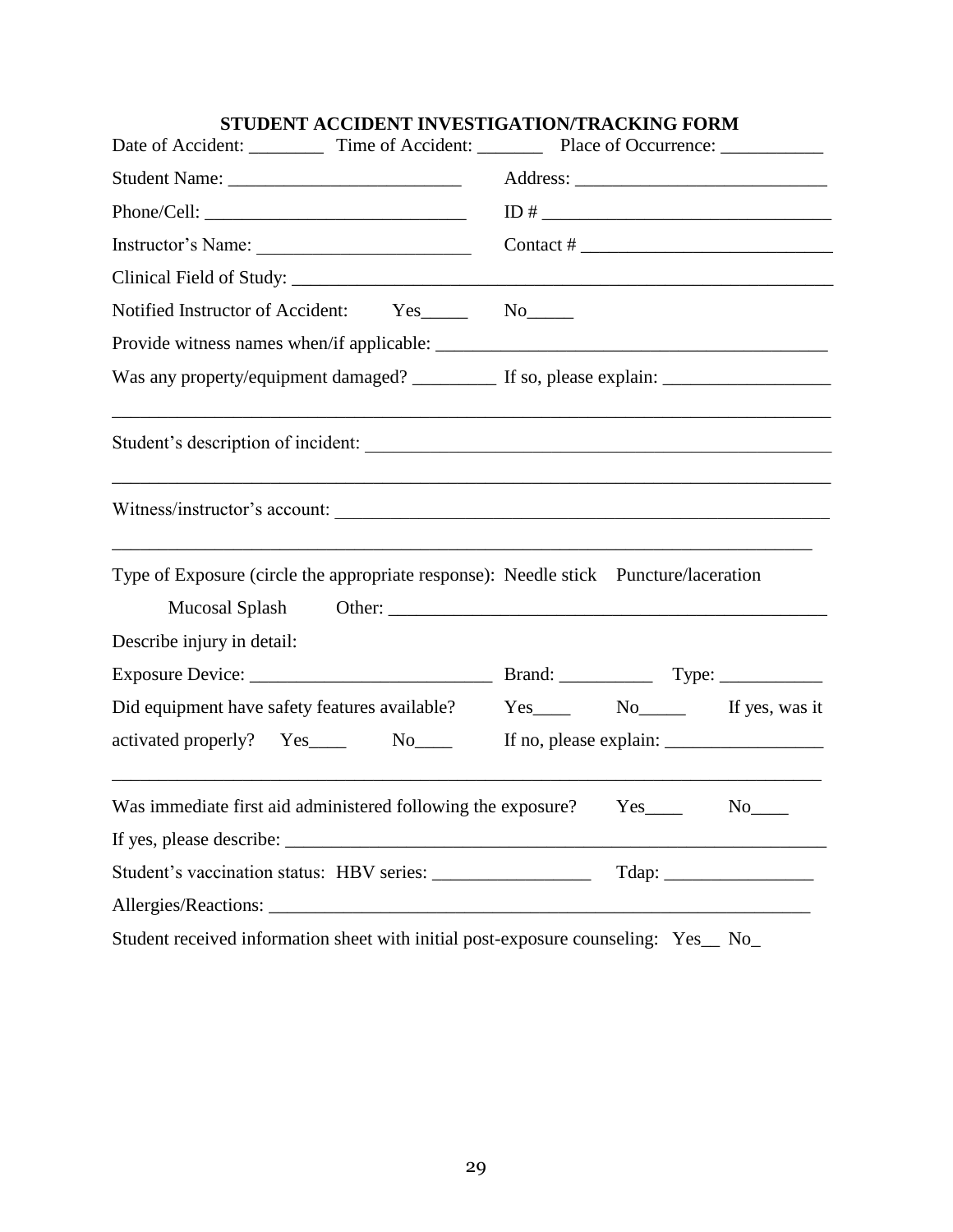#### **PROTOCOL FOR EXPOSURE (Student Form)**

#### **Source Individual Information**

- 1. Determine the individual's name from which the exposure occurred; also referred to as the Source Individual.
- 2. The exposed student should contact their local physician for evaluation, if available.
- 3. If their local physician is not available, the source individual and the exposed student should go to the emergency room for evaluation and the hospital Employee Health/Infection Control Nurse should be contacted, if available. *Student should begin this process at the Admission Department.* If the source individual is a patient in a medical facility, the patient's physician should be contacted. Obtain an order for a Rapid HIV, HBsAg (Hepatitis B surface antigen), and Anti-HCV (Hepatitis C antibodies). Write orders on the patient chart as follows: Write "No Charge", followed by Rapid HIV, HBsAg, & Anti-HCV, VO (verbal order) or PO (phone order), physician's name/nurse's signature; include date and time of order. The student will be billed for this expense.
- 4. If the source individual is not a patient in a medical facility, obtain an order for a Rapid HIV, HBsAg (Hepatitis B surface antigen), and Anti-HCV (Hepatitis C antibodies) from the student's physician or the emergency room physician.
- 5. Have the source individual sign the consent/refusal for the necessary lab work. If the source individual consents, lab personnel will be notified of the blood draw.

## **Student Information**

- 1. Have the student read, sign, and date the Post Occupational Exposure Information/Education sheet. Give the original to the student, make a copy and place in the exposure file.
- 2. If needed, have the student complete and sign the SCCC Release of Medical Information form.
- 3. Have the student carefully read the Consent/Refusal for Post Occupational Exposure Testing of Blood/Body Fluids for SCCC students prior to blood draw of the following labs: Rapid HIV, HBsAg, Anti-HBs (Hepatitis B titer SWMC # 2448), Anti-HCV, and Hepatic panel. The student needs to indicate either consent or refusal for the lab work by their signature.
- 4. Complete the lab requisition. Should the student chose to have blood drawn but not tested and held for 90 days, then write "No Testing, Hold Specimen for 90 Days" on top right hand corner of requisition. Initial blood specimen must be drawn within 72 hours postexposure.
- 5. If the student wishes to start prophylactic treatment for HIV, he/she needs to read and sign the consent form (Consent for Prophylactic Treatment Following Blood/Body Fluid Occupational Exposure). Medication must be started within 72 hours post exposure. An order for this medication will be obtained from the student's physician or the emergency room physician.
- 6. Help the student complete the Student Accident Investigation/Tracking Form.
- 7. Expenses related to this incident will be paid for by the student.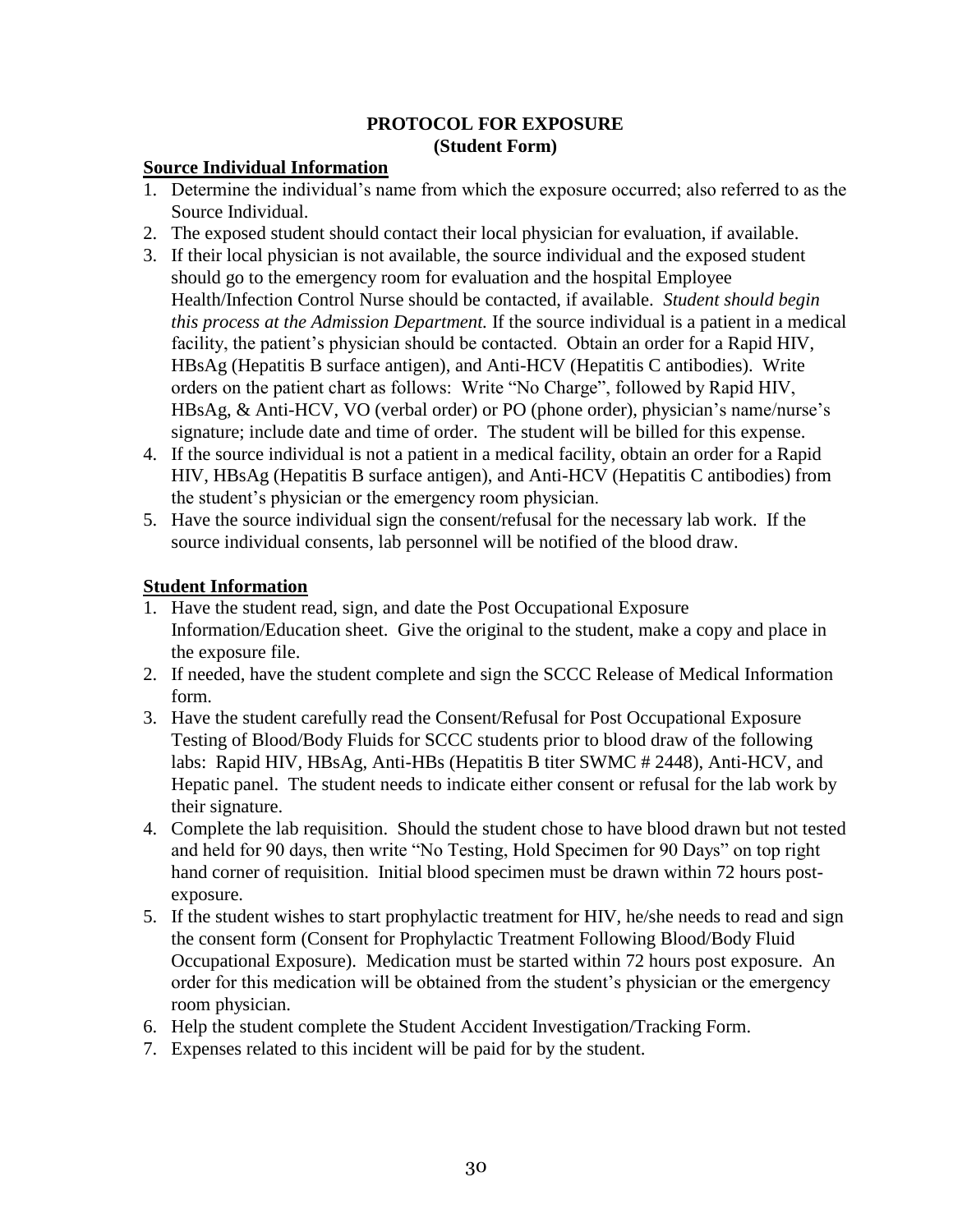### **Post Occupational Exposure Student Information/Education**

With regard to the occupational exposure you have sustained, it is important for you to read and understand the following information:

- 1. You are at risk for acquiring certain diseases which may be transmitted by blood and body fluids. Blood is the number one source of transmission for Hepatitis B, Hepatitis C, and Human Immunodeficiency Virus (HIV) which are three very serious bloodborne diseases.
- 2. There is a vaccine available to prevent Hepatitis B. You may have already had this vaccine and if you have a documented, adequate antibody titer response, you are at a lesser risk for acquiring Hepatitis B. If you have not had the vaccine or you do not have an adequate antibody titer response, you are at increased risk for acquiring Hepatitis B.
- 3. There is no vaccine available to prevent HIV or Hepatitis C. If the source of your exposure is known, the source individual will be contacted to obtain permission to perform HIV, Hepatitis C, as well as Hepatitis B testing. If the source individual refuses the testing, you will be notified. If the source individual consents to the testing, you will be informed of the results as soon as they become available. You must not disclose these results to anyone else. Doing so is a breach of confidentiality and is subject to disciplinary action. If the source of the exposure is unknown (i.e. needle in a needlebox), no source testing can be performed.
- 4. It is recommended that you have your blood tested for HIV and Hepatitis B, and Hepatitis C following the exposure by contacting your physician or the local health department. If you elect to have this testing done, you will be asked to sign a consent for the testing. If you are unsure whether you want the testing done now, you may have your blood drawn and saved for 90 days. Should you change your mind during that time and decide you want to have the testing done, you will need to notify your physician and sign a consent and blood will be tested at that time. If you do not notify your physician before the 90 day time limit has ended, the blood will be destroyed without further notice to you. Blood must be drawn within 72 hours following the exposure.
- 5. A hepatic profile will also be done to establish your current liver function status.
- 6. If the initial lab results on both you and the source individual are negative, no further blood work will be necessary. If either you or the source patient has any positive results, additional testing is required, and blood work will need to be repeated at six weeks, three months, and six months.
- 7. It is your responsibility to notify your physician if you develop any symptoms of viral illness within 12 weeks following the exposure.
- 8. You may obtain more information about AIDS by calling the Center for Disease Control AIDS hotline at: 1-800-342-AIDS. You may obtain more information about Hepatitis by calling 1-404-332-4555.
- 9. If you have questions, or would like further information, you are encouraged to meet with your personal physician.

| <b>Student Signature</b> | Date |
|--------------------------|------|
|                          |      |

Witness Date

\_\_\_\_\_\_\_\_\_\_\_\_\_\_\_\_\_\_\_\_\_\_\_\_\_\_\_\_\_\_\_\_\_ \_\_\_\_\_\_\_\_\_\_\_\_\_\_\_\_\_\_\_\_\_\_\_\_\_\_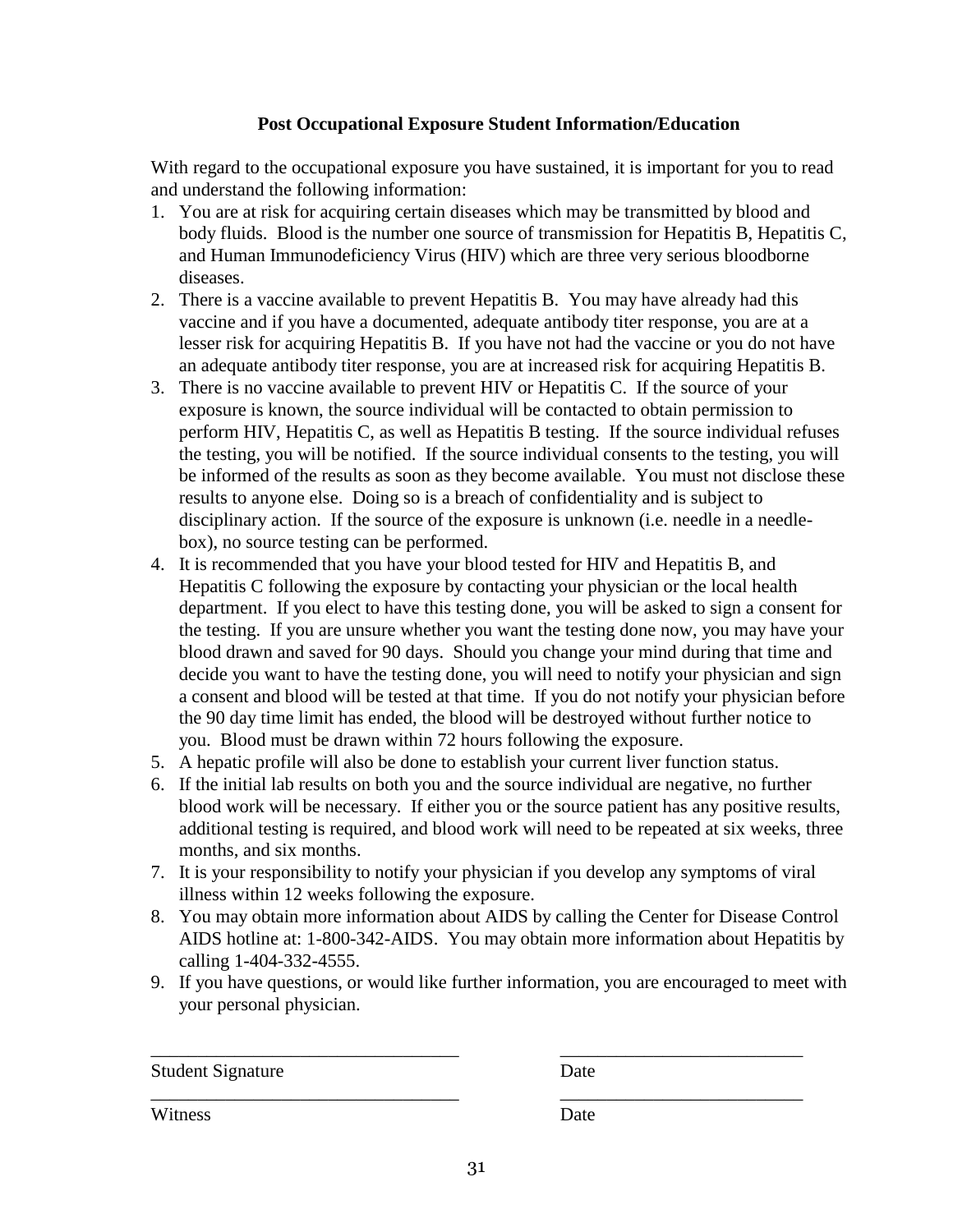### Seward County Community College POST OCCUPATIONAL EXPOSURE **(Student Form)**

Source Individual Form

(The source individual is to sign in the event a SCCC student is exposed to the source individual's blood/body fluids)

#### **CONSENT FORM**

Source Individual: \_\_\_\_\_\_\_\_\_\_\_\_\_\_\_\_\_\_\_\_\_\_\_\_\_\_\_\_\_\_\_\_\_\_\_\_\_\_\_

Print Name

I understand that an occupational exposure occurred to a SCCC student involving my blood or body fluids.

As a result of this exposure, I am being asked to give consent for testing of my blood for the presence of HIV (Human Immunodeficiency Virus which leads to the AIDS Virus), HBV (Hepatitis B Virus), and HCV (Hepatitis C Virus) unless the HIV, HBV or HCV status is already documented in my medical record. In such cases, testing with consent will be done accordingly. I further understand that I have a right to refuse testing.

If I consent to blood testing, my physician will review the results of my test with me. I further understand that the involved student will be responsible for the cost of the HIV, HBV, and HCV testing of this exposure.

With all my questions answered, I, or my legal guardian, consent to or decline testing of my blood for HIV, HBV, and HCV as signified below by initials and signature.

\_\_\_\_\_\_ I give consent to HIV, HBV and HCV blood testing as outlined in this document.

I DO NOT give consent to HIV, HBV and HCV blood testing as outline in this document.

| Source Individual/Legal Guardian: | Date: |
|-----------------------------------|-------|
|                                   |       |

Signature

Witness: \_\_\_\_\_\_\_\_\_\_\_\_\_\_\_\_\_\_\_\_\_\_\_\_\_\_\_\_\_\_ Title: \_\_\_\_\_\_\_\_\_\_\_\_\_\_\_\_\_\_\_\_\_ Date:

Hospital Use:

\_\_\_\_\_\_\_\_\_\_

\_\_\_\_\_\_\_\_\_\_

If consent has been given by the source individual, please check the appropriate post exposure laboratory test(s):

Human Immunodeficiency Virus (Rapid HIV) \_\_\_\_\_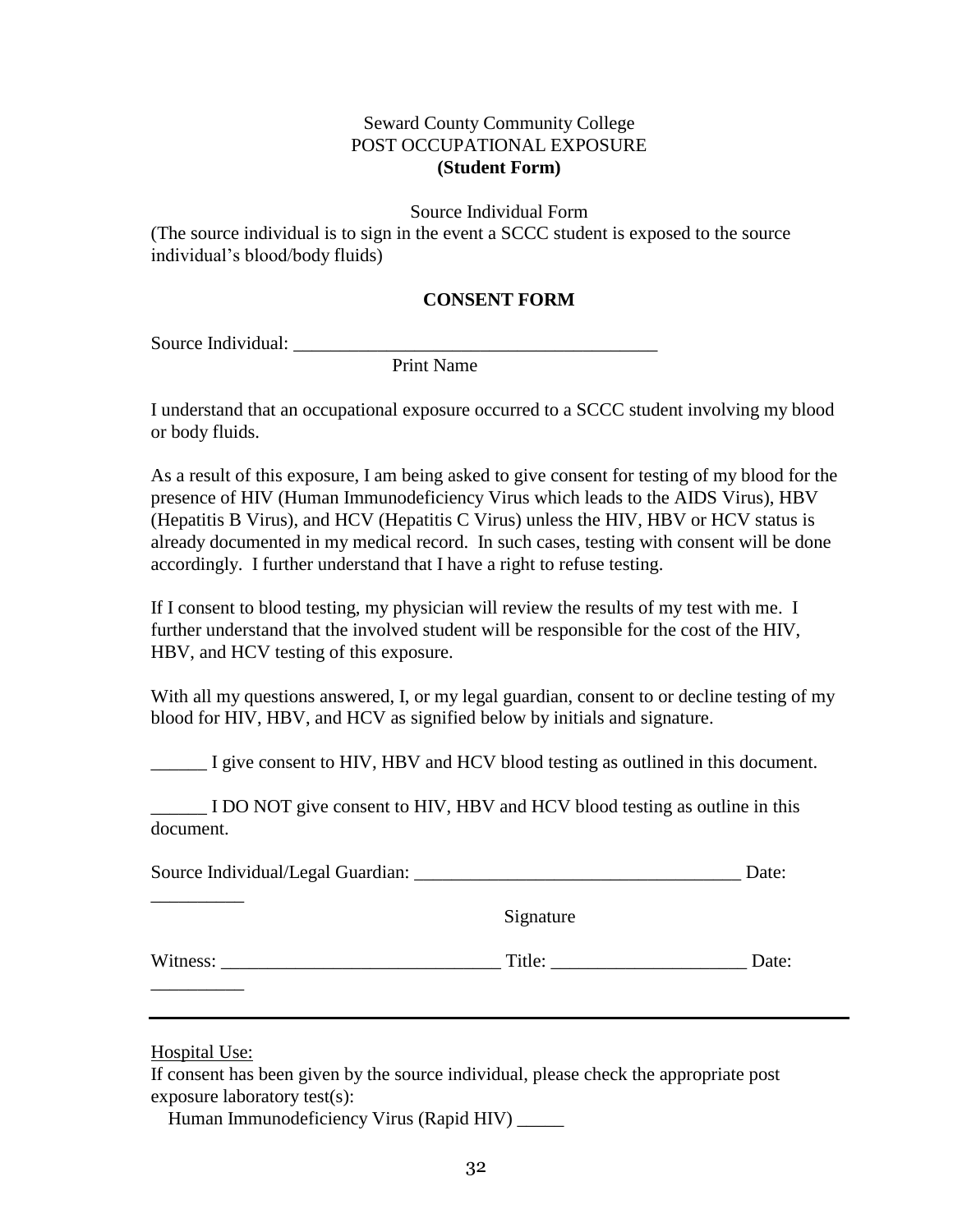Hepatitis B Surface Antigen (HBsAg) \_\_\_\_\_\_

Hepatitis C Virus Antibody (Anti-HCV) \_\_\_\_\_\_

Note:

- This form is to be used when asking the source individual to consent to HIV, HBV, HCV tests after a SCCC/ATS student has been exposed to his/her blood and/or body fluids.
- Orders are not placed in the Meditech system. Use the lab requisitions provided in the exposure packet, and once completed give requisition along with a copy of this form to Lab.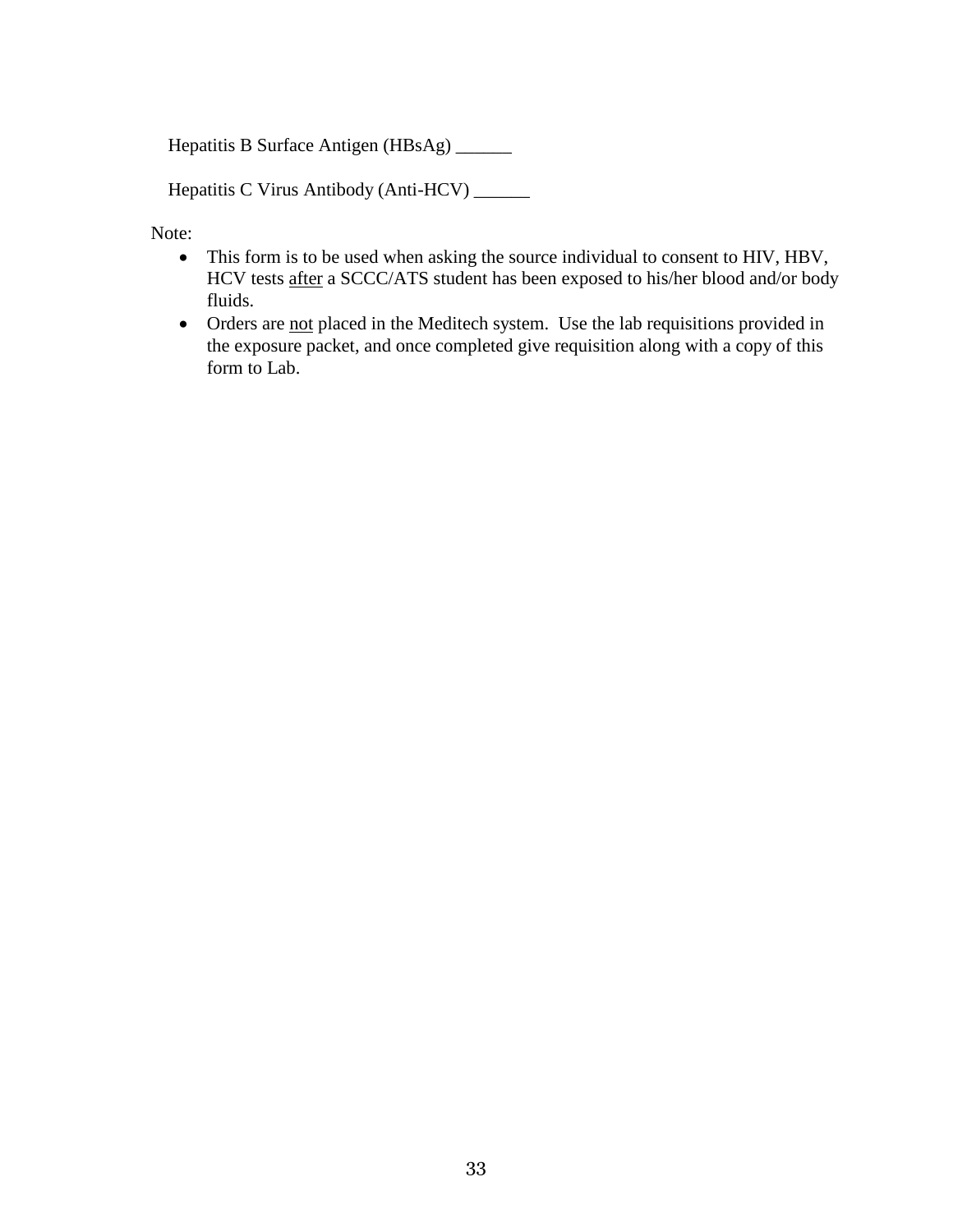#### Seward County Community College **Consent/Refusal for Post-Occupational Exposure Testing of Blood/Body Fluids for SCCC Students**

I have received an occupational exposure to one or more of the following body fluids: semen, vaginal secretions, cerebrospinal fluid, synovial fluid, pleural fluid, pericardial fluid, amniotic fluid, blood, blood components, products made from human blood, saliva in dental procedures, or any body fluid that is visibly contaminated with blood.

Occupational exposure could also include contact with an unfixed tissue or organ from a human, living or dead. Cell tissue culture, organs, cultures, or other media for laboratory use are potentially infectious materials for exposure.

This exposure was a splash of fluid into my eyes, mouth or nose, or contact with my skin which was not intact (such as sores, acne, cuts, chapping), or a stick, stab or slice of my body by an object such as a lancet, needle, scalpel, glass that had any contact with the aforementioned body fluids or tissues. **(Circle exposure type)**.

I understand that I am responsible for maintaining barrier precautions as instructed until all testing is completed and I am released by the physician.

If I am a non-responder to the Hepatitis B vaccine, I will receive a Hepatitis B booster at my expense.

I understand also that if the source individual is known and gives consent, a blood test will be done to determine the presence of HIV, HBV, HCV in that individual, unless the HIV, HBV, HCV status of the individual is already known.

The results of my post exposure testing and the patient source testing will be sent to my physician or the Human Resource department at SCCC and maintained confidentially. My physician or the SCCC Human Resource department will notify me of the results. The results of my test and the source individual will be reviewed with me during counseling. I realize that I am responsible for the confidentiality of the source individual's test results.

I understand that I am responsible for reporting any signs and symptoms of disease during the testing period to my physician, such as: malaise, swollen lymph nodes or unusual symptoms. A copy of the test results and counseling done by my physician and/or designee will be provided to me within 15 working days of the completion of the tests and referred to my physician if further followup and treatment is indicated.

If the initial blood test results are negative, no further testing will be needed. If indicated, I understand that the following blood tests may need to be done in six weeks, three months and six months:

Human Immunodeficiency Virus (Rapid HIV) \_\_\_\_ Hepatitis B titer (Anti-HBs SWMC # 2448) \_\_\_\_ Hepatitis B Surface Antigen (HBsAg) \_\_\_\_\_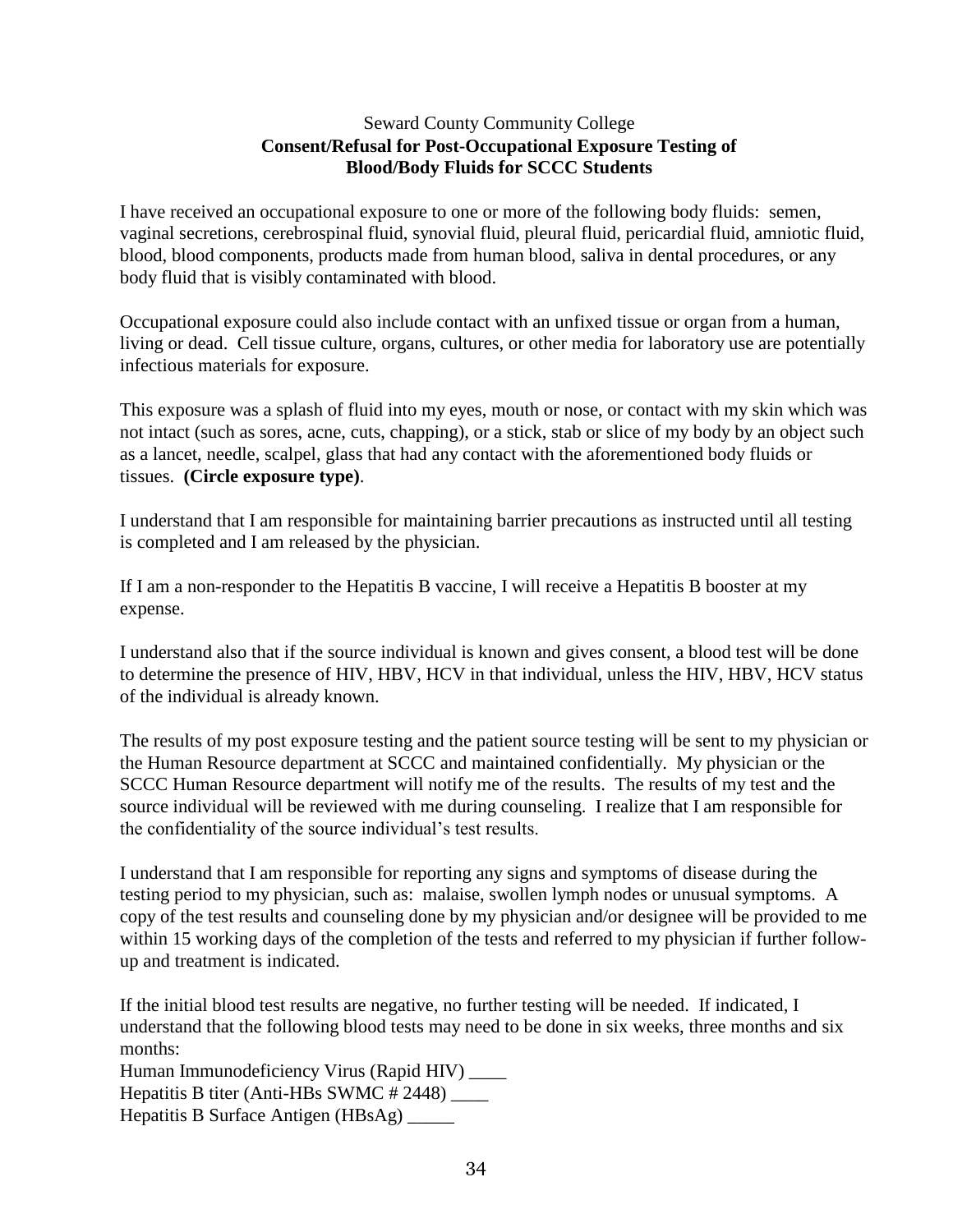Hepatitis C Antibody (Anti-HCV) \_\_\_\_\_ Hepatic Profile \_\_\_\_\_\_

I **give** consent to HIV, HBV, HCV, and Hepatic profile blood testing as outline in this document:

Student Signature \_\_\_\_\_\_\_\_\_\_\_\_\_\_\_\_\_\_\_\_\_\_\_\_\_\_ Date \_\_\_\_\_\_\_\_\_\_\_\_\_\_\_\_\_\_\_\_\_

I **do not give** consent to HIV, HBV, HCV, and Hepatic profile blood testing as outlined in this document:

| <b>Student Signature</b> | Jate |  |
|--------------------------|------|--|
| Witness:                 | Jate |  |

| l late<br>cac |      |
|---------------|------|
| ______        | Date |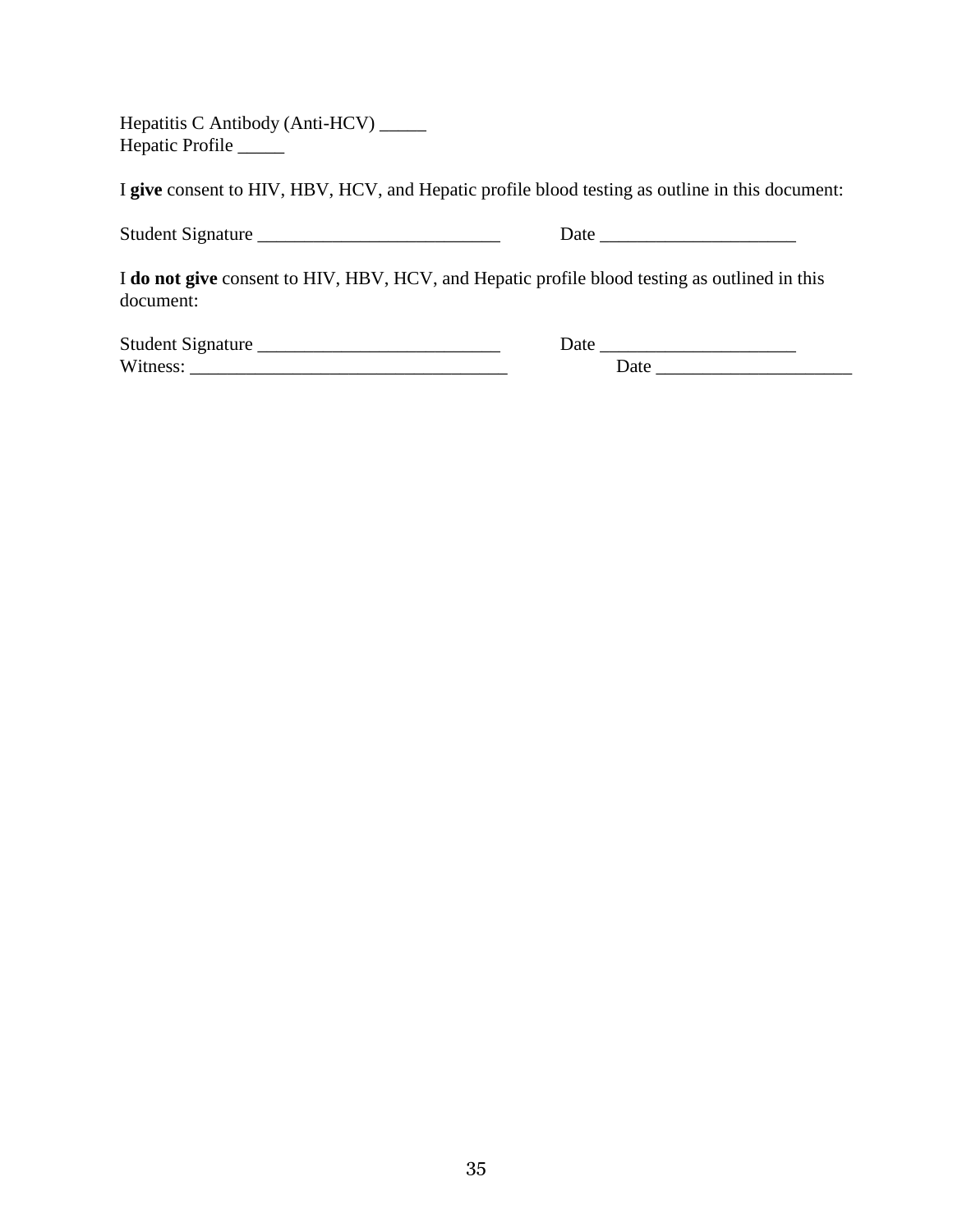#### Seward County Community College

### **CONSENT FOR PROPHYLACTIC TREATMENT FOLLOWING BLOOD/BODY FLUID OCCUPATIONAL EXPOSURE**

#### **Indinavir (Crixivan)**

#### **Zidovudine (AZT) 300 mg BID**

#### **Lamivudine (3TC) 150 mg BID**

I, \_\_\_\_\_\_\_\_\_\_\_\_\_\_\_\_\_\_\_\_\_\_\_\_\_\_, fully understand the limits and possible side effects of the above circled drug/drugs. I understand that there is no guarantee implied that these drugs will prevent me from seroconversion or also becoming positive for HIV, the causative virus in AIDS.

I also understand that follow-up blood work will be needed and agree to them at my expense:

- 1. 6 weeks
- 2. 3 months
- 3. 6 months after my exposure and/or up to one year, if source is known HIV positive.

If I discontinue or do not take the full 4-week supply, I will notify my physician.

\_\_\_\_\_\_\_\_\_\_\_\_\_\_\_\_\_\_\_\_\_\_\_\_\_\_\_\_\_\_\_\_\_\_ \_\_\_\_\_\_\_\_\_\_\_\_\_\_\_\_\_\_\_\_\_\_\_\_\_\_

Signature Date

Witness Date

\_\_\_\_\_\_\_\_\_\_\_\_\_\_\_\_\_\_\_\_\_\_\_\_\_\_\_\_\_\_\_\_\_\_ \_\_\_\_\_\_\_\_\_\_\_\_\_\_\_\_\_\_\_\_\_\_\_\_\_\_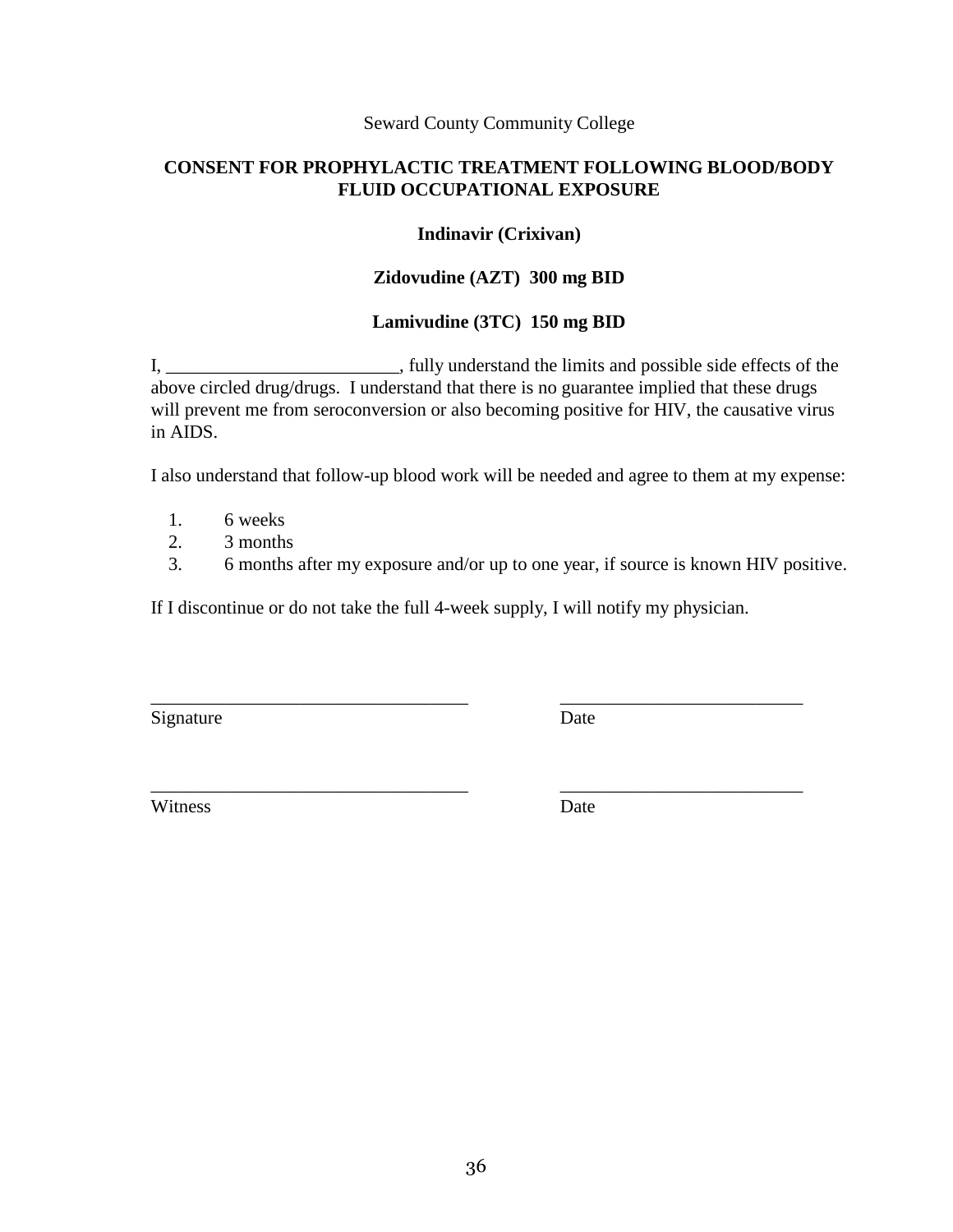## **Seward County Community College** Release of Medical Information Form

The above listed records are to be sent to:

**Student Signature** 

Date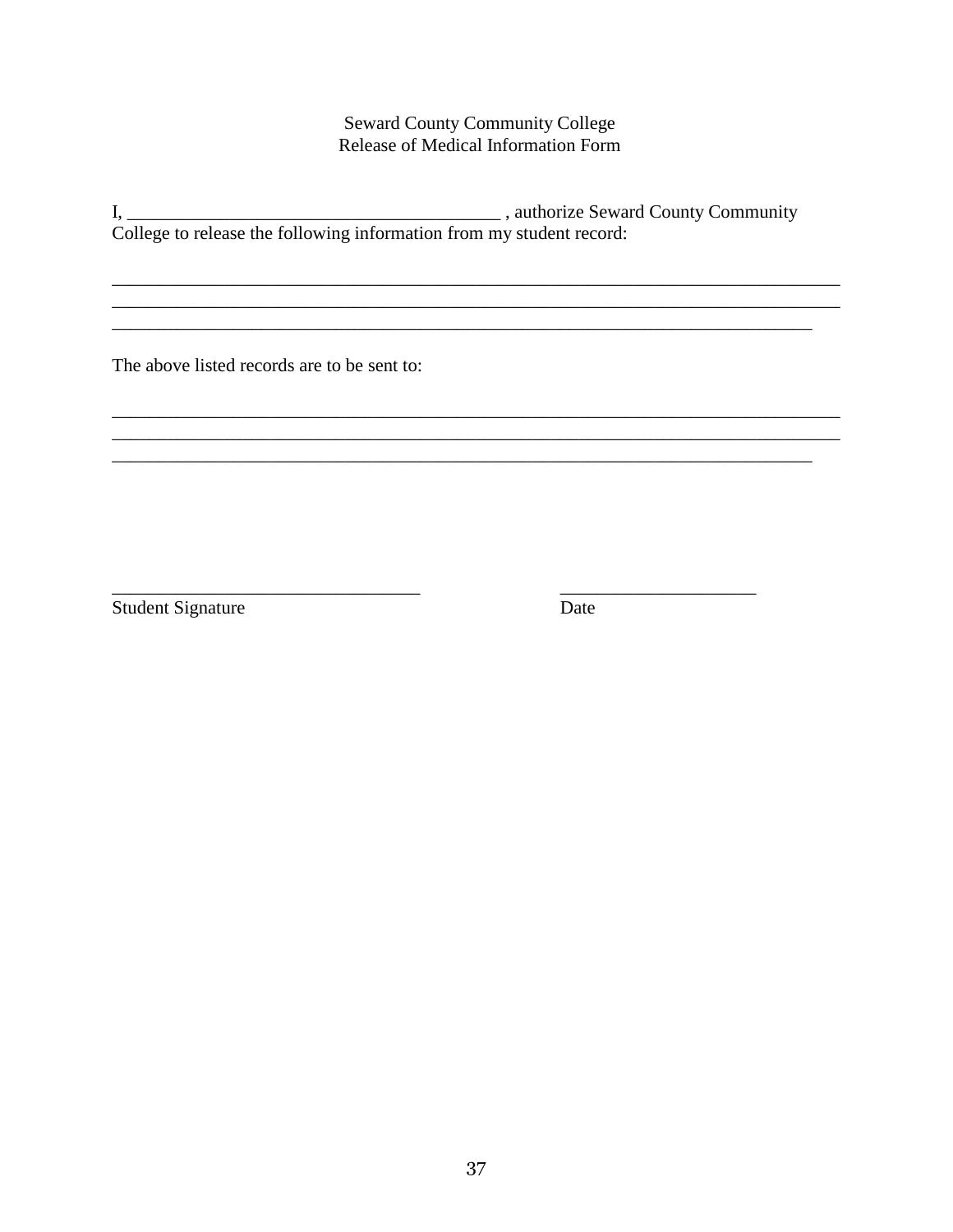### **SEWARD COUNTY COMMUNITY COLLEGE PHLEBOTOMY PROGRAM**

## **ACKNOWLEDGMENT OF ALLIED HEALTH DIVISION PROTOCOL FOR A DRUG AND ALCOHOL FREE ENVIRONMENT**

I have reviewed the Seward County Community College's Drug Free Institution of Higher Education Policy. I understand and will abide by said policy.

I further agree that, should I be requested to submit to a blood and/or urine drug and/or alcohol screen and further agree that, should I be subject to any of the disciplinary actions set forth in the protocol, I waive any privilege regarding my alleged drug and/or alcohol use and consent to the release of information to Seward County Community College.

Signature:\_\_\_\_\_\_\_\_\_\_\_\_\_\_\_\_\_\_\_\_\_\_\_\_\_\_\_\_\_\_\_\_\_\_

Date:\_\_\_\_\_\_\_\_\_\_\_\_\_\_

## **ACKNOWLEDGEMENT OF PHLEBOTOMY PROGRAM POLICIES/GUIDELINES**

I have read, understand, and agree to follow the guidelines and policies as stated in the Phlebotomy Student Handbook including the HIPAA/confidentiality guidelines.

Student Signature \_\_\_\_\_\_\_\_\_\_\_\_\_\_\_\_\_\_\_\_\_\_\_\_\_\_

Date \_\_\_\_\_\_\_\_\_\_\_\_\_\_\_\_\_\_\_\_\_\_\_\_\_\_\_\_\_\_\_\_\_\_\_\_\_

**PLEASE NOTE:** Complete and return at once to the Phlebotomy Program Coordinator. No student will be allowed to participate unless this copy is on file.